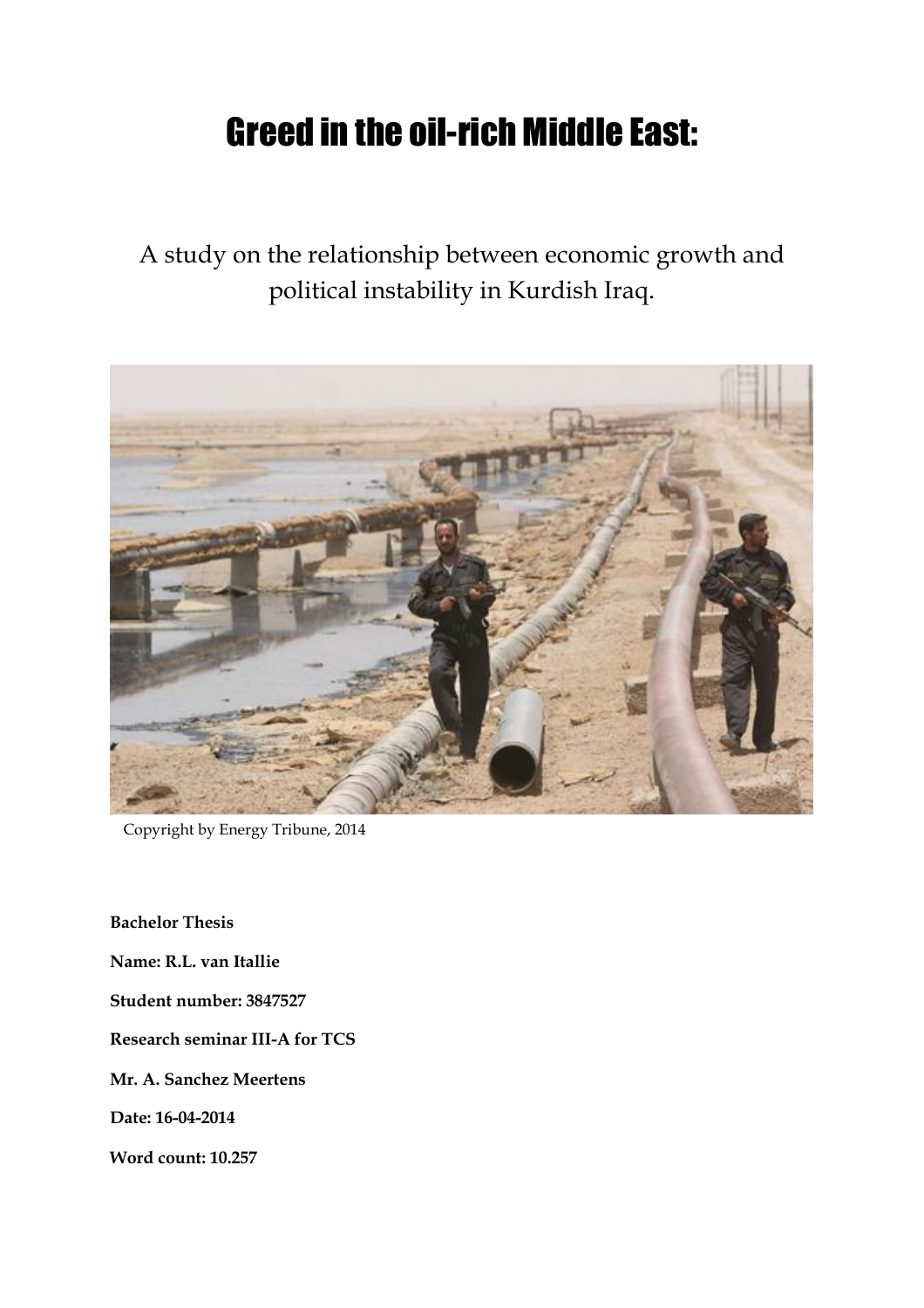*"Pecunia nervus belli"*

By Marcus Tullius Cicero (106 B.C. – 43 B.C.) "Money is the nerve of war"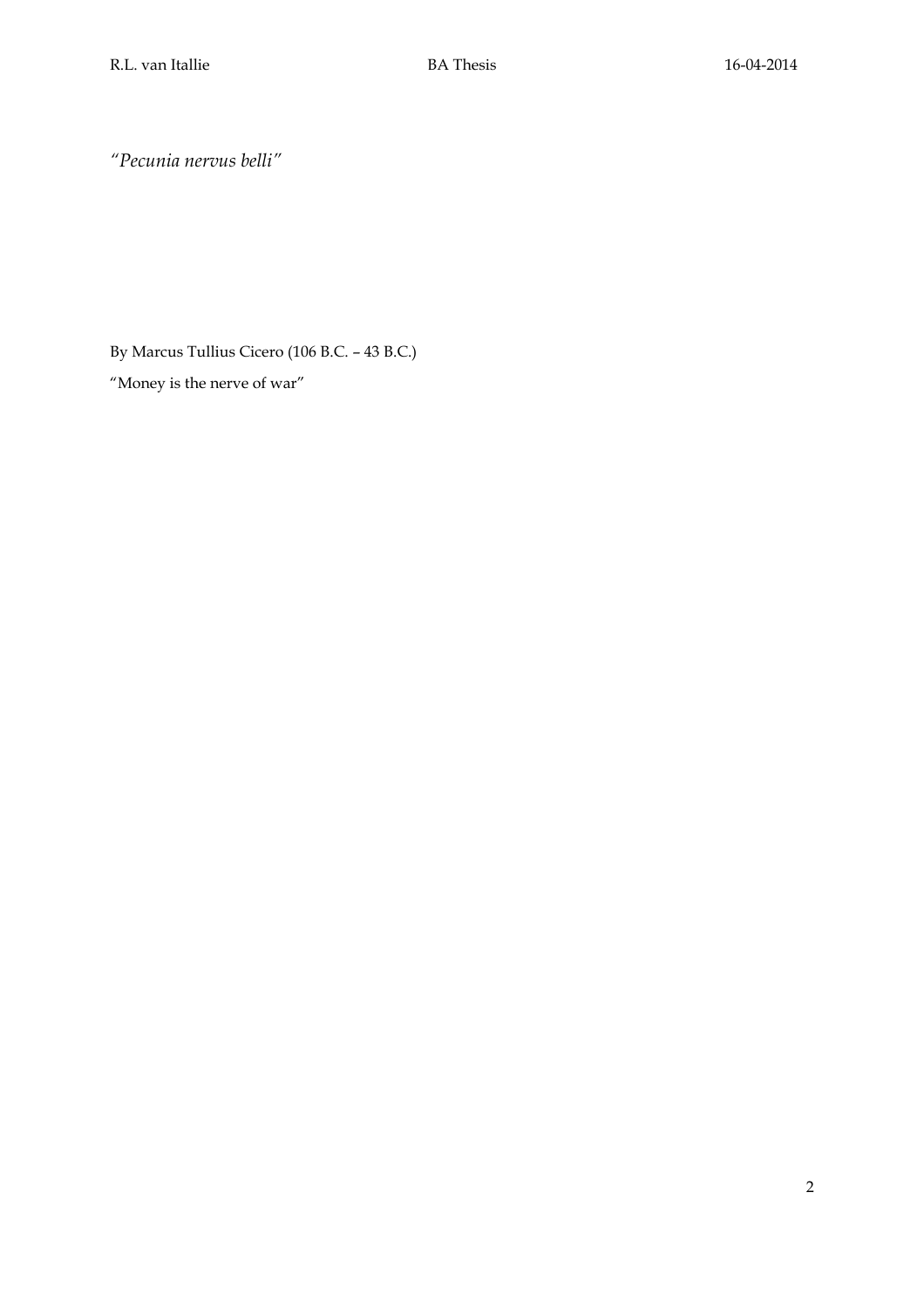| 1. Introduction |                                                      | 4       |
|-----------------|------------------------------------------------------|---------|
|                 | 1.1 Relevance                                        | 4       |
|                 | 1.2 Theoretical framework                            | 6       |
|                 | 1.2.1 Greed                                          | 7       |
|                 | 1.2.2 Grievance                                      | 7       |
|                 | 1.2.3 Common ground                                  | 7       |
|                 | Why focus on greed?<br>1.2.4                         | 8       |
|                 | 1.3 Research method                                  | $\,8\,$ |
|                 | 1.4 Thesis outline                                   | 9       |
|                 | 2. History of violence and geographical factors      | 11      |
|                 | 2.1 Academic debate                                  | 11      |
|                 | 2.2 The Kurds: ethnicity, linguistics and population | 12      |
|                 | 2.3 History of violence                              | 12      |
|                 | Conclusion<br>2.3.1                                  | 15      |
|                 | 2.4 Geographical factor                              | 16      |
|                 | 2.4.1 Debate and the Iraqi case                      | 16      |
|                 | Conclusion<br>2.4.2                                  | 17      |
|                 | 3. Ethnic and religious factors                      | 18      |
|                 | 3.1 Ethnic factors                                   | 18      |
|                 | 3.2 Religious factors                                | 19      |
|                 | 3.2.1 Conclusion                                     | 21      |
|                 | 3.3 Economic opportunities                           | 21      |
|                 | 3.3.1 Education level                                | 21      |
|                 | 3.3.2 Population growth                              | 22      |
|                 | 3.3.3 Declining economy                              | 23      |
|                 | 3.3.4 Conclusion                                     | 24      |
|                 | 4. Diaspora and export of primary commodities        | 26      |
|                 | 4.1 Diaspora                                         | 26      |
|                 | 4.1.1 Conclusion                                     | 26      |
|                 | 4.2 Export primary commodities                       | 27      |
|                 | Academic debate<br>4.2.1                             | 27      |
|                 | 4.2.2<br>Iraqi case                                  | 28      |
|                 | Conclusion<br>4.2.3                                  | 29      |
| 5. Conclusion   |                                                      | 31      |
| 5.1             | Problem                                              | 31      |
|                 | 5.2 Findings                                         | 31      |
|                 | 5.3 Assessments                                      | 32      |
| 6. References   |                                                      | 34      |
| 6.1             | Articles                                             | 34      |
| 6.2             | <b>Books</b>                                         | 35      |
|                 | 6.3 Websites                                         | 35      |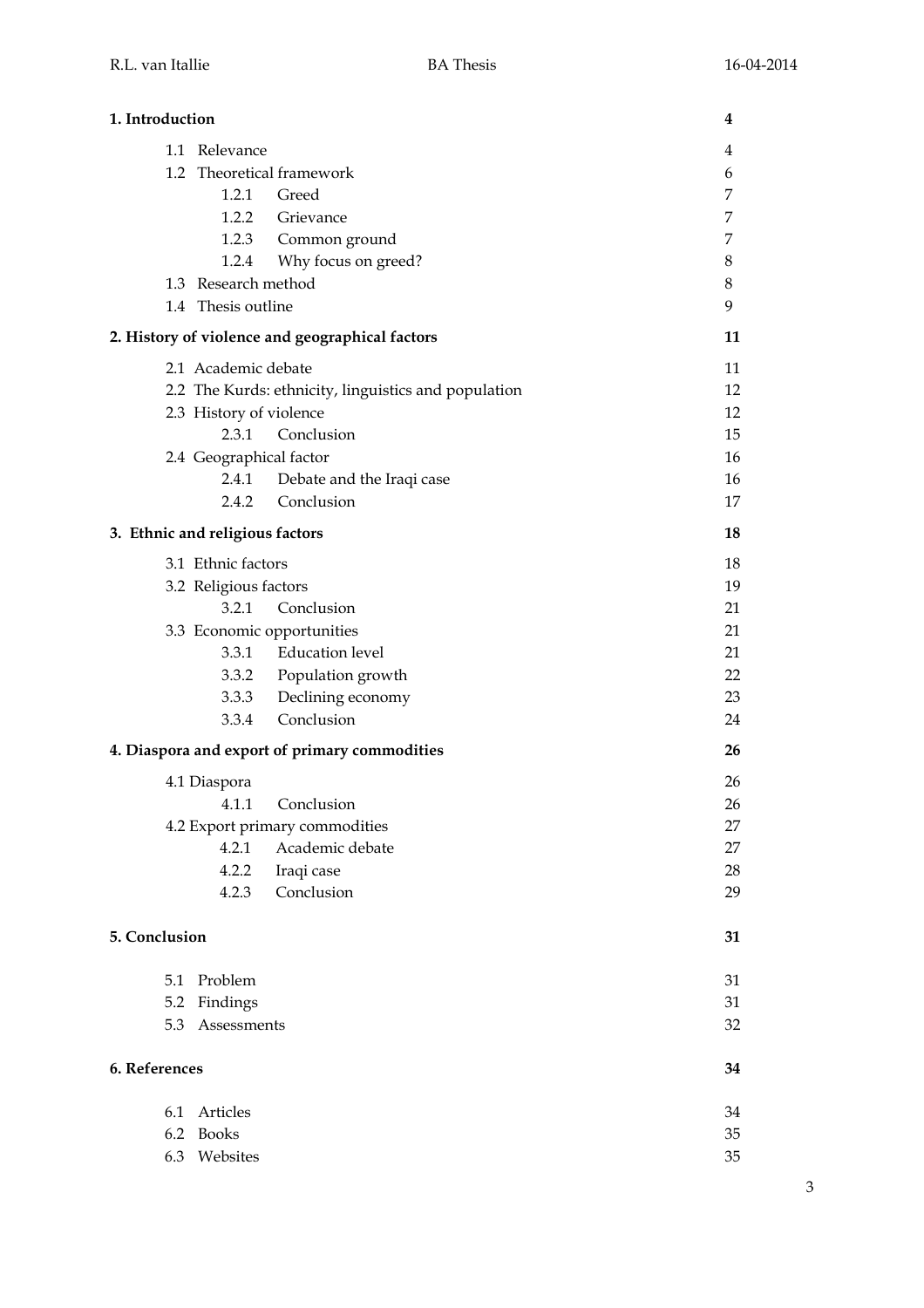## **1. Introduction**

In the *Nieuwsuur* report of 4th February 2012, the complicated and tense situation in Kirkuk had another demonstration. That day thirty-three innocent bystanders were killed in a bomb attack (*Nieuwsuur*, 2012). The population of Kirkuk, a city just outside the official border of the autonomous region, consists of 48 per cent Kurds, 28 per cent Arabs and 21 per cent Turkish people. Tensions between the Kurds and the Arabs are running high. The higher military alert on both sides does not ease the tension. Politicians fear that a higher state of alert could lead to civil war and increased destabilization of the fragile state of Iraq.

*The Economist* of April the 20th 2013 describes in the article 'Peace, harmony and oil' that the increased tension is a reaction of the federal army which is already surrounding the city Kirkuk. The city Kirkuk and province that share its name are claimed by both Kurds and Arabs and is a very oil-rich region. The Kurds regard it as keeping control of the land that is historically theirs



Figure 1. Map of Iraq and Kurdish Iraq including the borders and oilfields. Copyright by The Economist, 2013.

and this is recognized throughout Iraq, but the government has expanded her official border so that Kirkuk lies in her territory (*The Economist*, 2013).

## **1.1 Relevance**

Nuri al-Maliki prime minister of Iraq commanded the surrounding of Kirkuk because the federal government was afraid of "losing" the control and oil to the semi-autonomous Kurdish region. As a result of this, the Kurdish president, Masoud Barzani, mobilized the Kurdish army to defend its borders. At the same time, Maliki commanded the surrounding of Kirkuk as the Kurdistan Regional Government (KRG) had just completed the construction of a second oil pipeline between Kurdistan and Turkey (*The Economist*, 2013).

The Government of Iraq (GOI) fears that if the Kurdish region becomes more self-sustainable and politically stronger, this could lead to a vast decrease in revenue. This might lead to a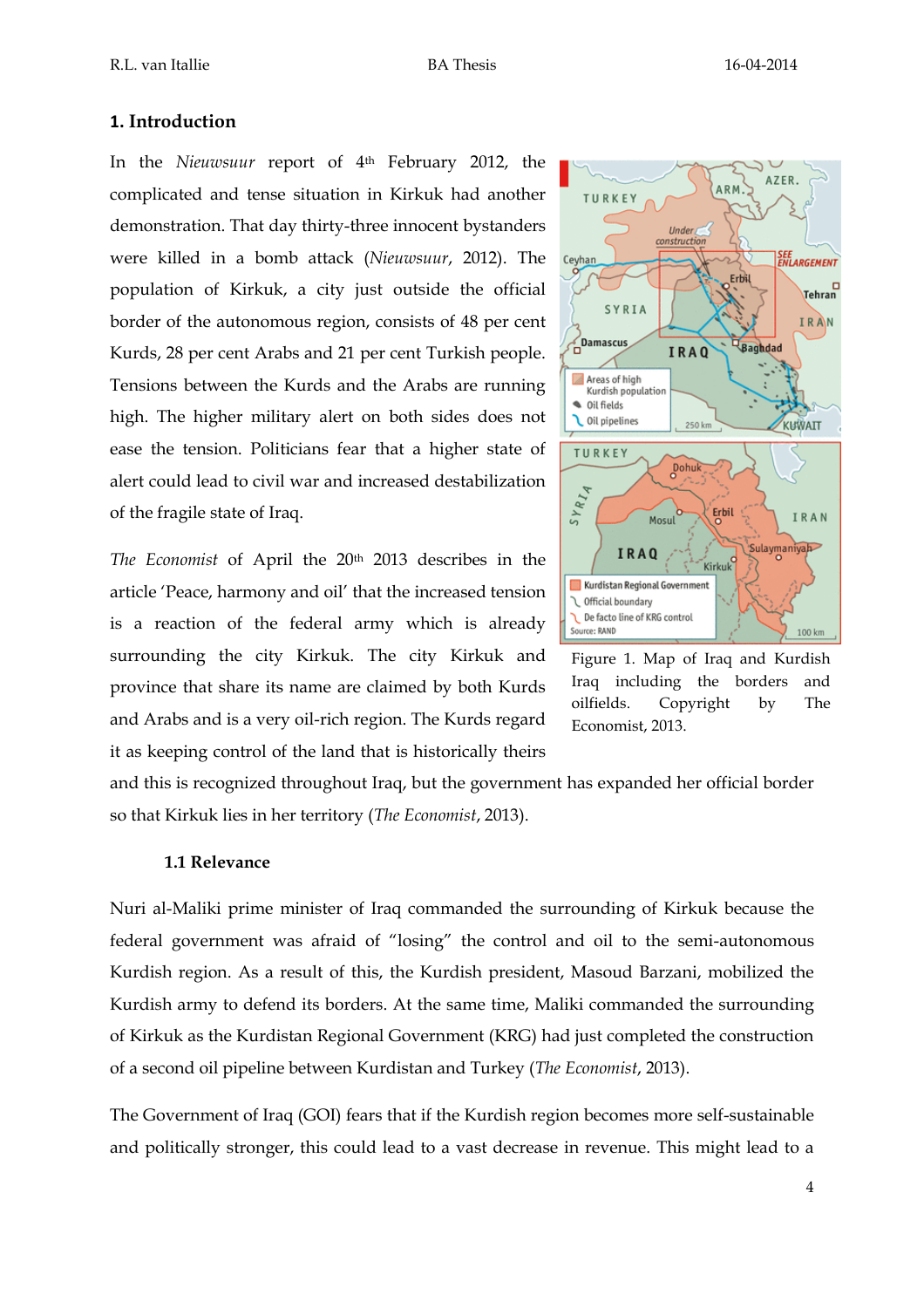more autonomous Kurdistan and a less unified Iraq. This fragmentation can result in a Kurdish uprising for more autonomy in the neighbouring countries. Moreover, Iran, Syria and Turkey fear that a revival of Kurdish nationalism will not only affects the Kurds but also other minority within their borders. This could lead to a troubled region which is not in favour of the biggest allies of Iraq: the United States (U.S.) and Iran (*The Economist*, 2013).

Eventually increasing oil demands by the U.S. and Turkey led to major business deals concerning the purchase of significant quantities of oil from the above-mentioned countries. The cash flow to Iraqi Kurdistan will increase as a result. Before, all the oil revenues were controlled by the federal government in Bagdad. The GOI is afraid that the semiautonomous KRG will not send all the agreed revenues to the GOI (*The Economist*, 2013).

The KRG on their account state that they first want the rightful part of oil revenues of Kurdish Iraqi oil that the GOI sold since 2011. This is about 3.5 billion dollar and one of the greatest debts of the GOI towards the KRG. Without an agreement between the GOI and the KRG, about the debts of Bagdad to the KRG and about the Kurdish Iraq oil revenues, the region will destabilize (Live Leak, 2013).

Martin Paldam, Professor at University of Aarhus in Denmark, argues that the possibility of regional instability does not lie within the interest of the "big oil consumers" like Turkey and the U.S., who are advocates of stable governments. The issue is that despite economic growth and opportunities for Iraq and the KRG, the political stability decreases. In literature, there seems to be a general consensus that economic growth contributes to the well-being of the citizens and to political stability. This mechanism can also work conversely, where stable politics can lead to economic growth, such as Japan.

Japan had in 1960 a lower income per capita than Iraq, Ireland and Argentina. It was not even one of the top twenty-five economics of the world. Since 1960 it had one of the fastest growth rates in the world. From 1960 until 1993 Japan had the same political party in office which led to a major political stability. In these years the economy of Japan grew sky high and entered the top ten economics of the world (Alesina 1996:189).

However, this is not the case in Kurdish Iraq, were we see economic growth but absolutely no political stability (Paldam 1998:186). With both armies lining up for a possible engagement, peace is at risk. The question, why an increase in wealth will not automatically result in a more stable society, is therefore the basis of the research question.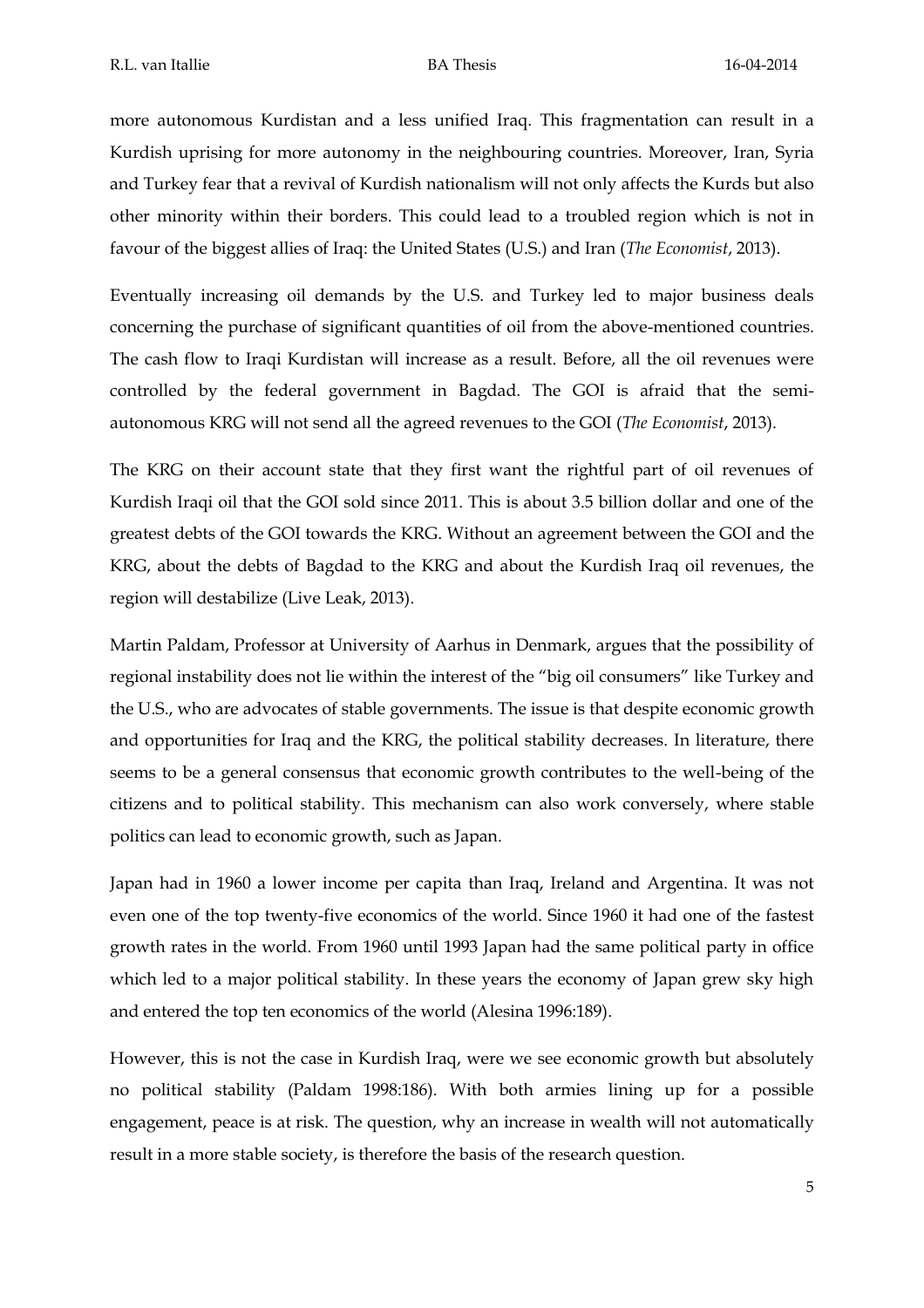Disputes about issues such as minerals, energy, food and water resources were and will always be very important at all levels of politics and economy. It is hard to make a fair distribution of wealth in a society with ethnic, religious and/or linguistic majorities and minorities. This is especially the case in Iraq, a country where access to basic needs is not possible for everybody, an ethnic dispute or conflict can easily arise.

Paul Collier, Professor of Economics and Public Policy at the Blavatnik School of Government at University of Oxford, wrote together with Anke Hoeffler, who is research officer at the Centre of the Study of African Economics the article 'Greed and Grievance in Civil War' of 2004. In their article they state that a high dependence of primary commodity exports and a low Gross Domestic Product (GDP) substantially increase the risk of a conflict (Collier&Hoeffler 2004:588). Why did the Kurdish people not rebel, why did the federal army take action? This will be explained through the greed theory. This research will make a significant contribution to the greed theory, taking Kurdish Iraq as an example. The main research question to approach the Kurdish Iraqi case according to the greed theory follows as: *"How can it be explained that the stability of regional politics decreases, in spite of increased economic wealth in Kurdish Iraq, as a result of increasing oil revenues from Turkey and the U.S?"*

## **1.2 Theoretical framework**

Syed Mansoob Murshed, Professor of Economics of Conflict and Peace at the Institute of Social Studies in The Hague, argues that civil war is not captured by one single factor; it is a multiple-faceted problem. Human tragedies and humanitarian crises are the consequences of a violent conflict with big concerns to the international community causing regional and global insecurity. The reasons, origins, and motivations of civil wars vary and are not captured as a homogenous phenomenon. We can distinguish between four types of civil wars; revolutions or rebellions, genocide, secessionist wars and internationalized wars (Murshed 2009:87).

Some state that civil war is a (rational) choice; it is a form of non-cooperative behaviour. The reasons for ruling out cooperation or other forms that are less destructive can be found in circumstances, mistrust or impatience of one or both parties. Leaders decide to come into conflict when they think it is the optimal choice for them and in the interests of their followers. The reason why leaders or groups engage into a violent conflict is a topic welldescribed in the academic debate of greed and grievance (Murshed 2009:87).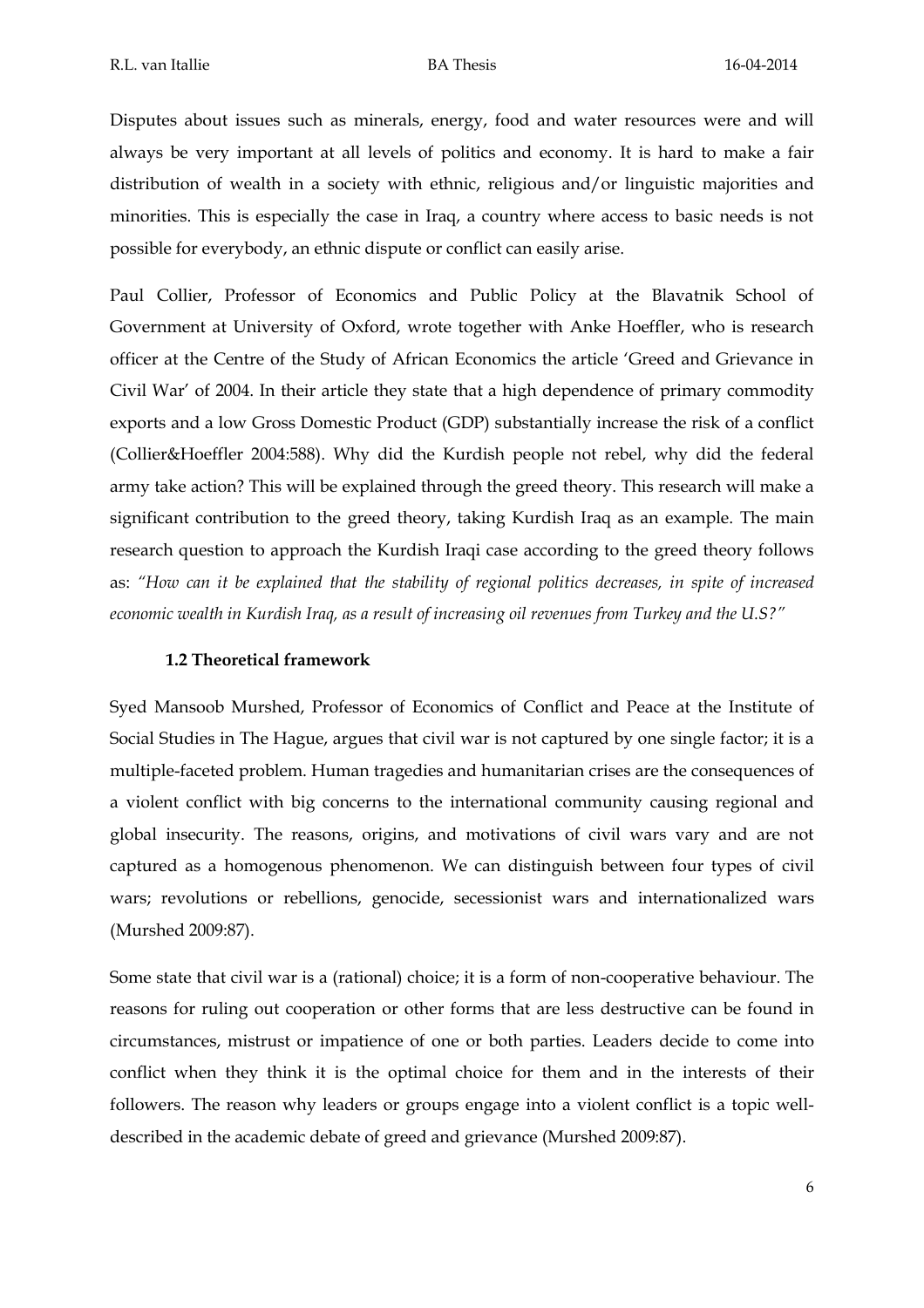## **1.2.1 Greed**

The theory of greed states that a form of self-enrichment is the underlying motivation for rebel groups enter into a civil war. According to Collier and Hoeffler (2004) civil wars break out because of the greedy behaviour of a rebel organization that is willing to fight the government to satisfy their greed. In this theory greed means the economic opportunities to rebel or to start a revolution, and is contrary to the socio-political reasons that are represented by the grievance theory. Murshed states that "greed is about opportunities faced by the rebel group". The greed theory can be disaggregated into four different opportunity components namely; financing, recruitment of manpower, geographical and history of violence. Each indicator of the greed theory will be outlined below (Murshed 2009:90, Collier 2007:202).

#### **1.2.2 Grievance**

The theory of grievance or justice seeking, focuses mainly on identity and group formation. Individuality and its utilization, can be related to the idea of identity that includes or excludes persons from a social group. Murshed state that "an individual may derive utility from certain normative forms of behaviour appropriate to his identity but considered deviant by other groups, and may even face sanctions from like-minded group members if he deviates from them" (Murshed 2009:98). According to Ted Robert Gurr, University Professor emeritus at University of Maryland, distinguish three categories of the grievance theory in his book *Why Men Rebel* of 1970; relative deprivation, polarization and horizontal inequality.

#### **1.2.3 Common ground**

The common ground between these two theories originates in multiple sections. There is a link between the desire for self-enrichment and relative deprivation, as it is plausible that relative deprivation results in the desire for self-enrichment. Furthermore polarization can be linked with ethnic, linguistic and religious division. A strong division between two groups may results in stronger intra-homogeneity and makes the inter-group relations more heterogenic. The last obvious link described by greed and grievance is a history of violence.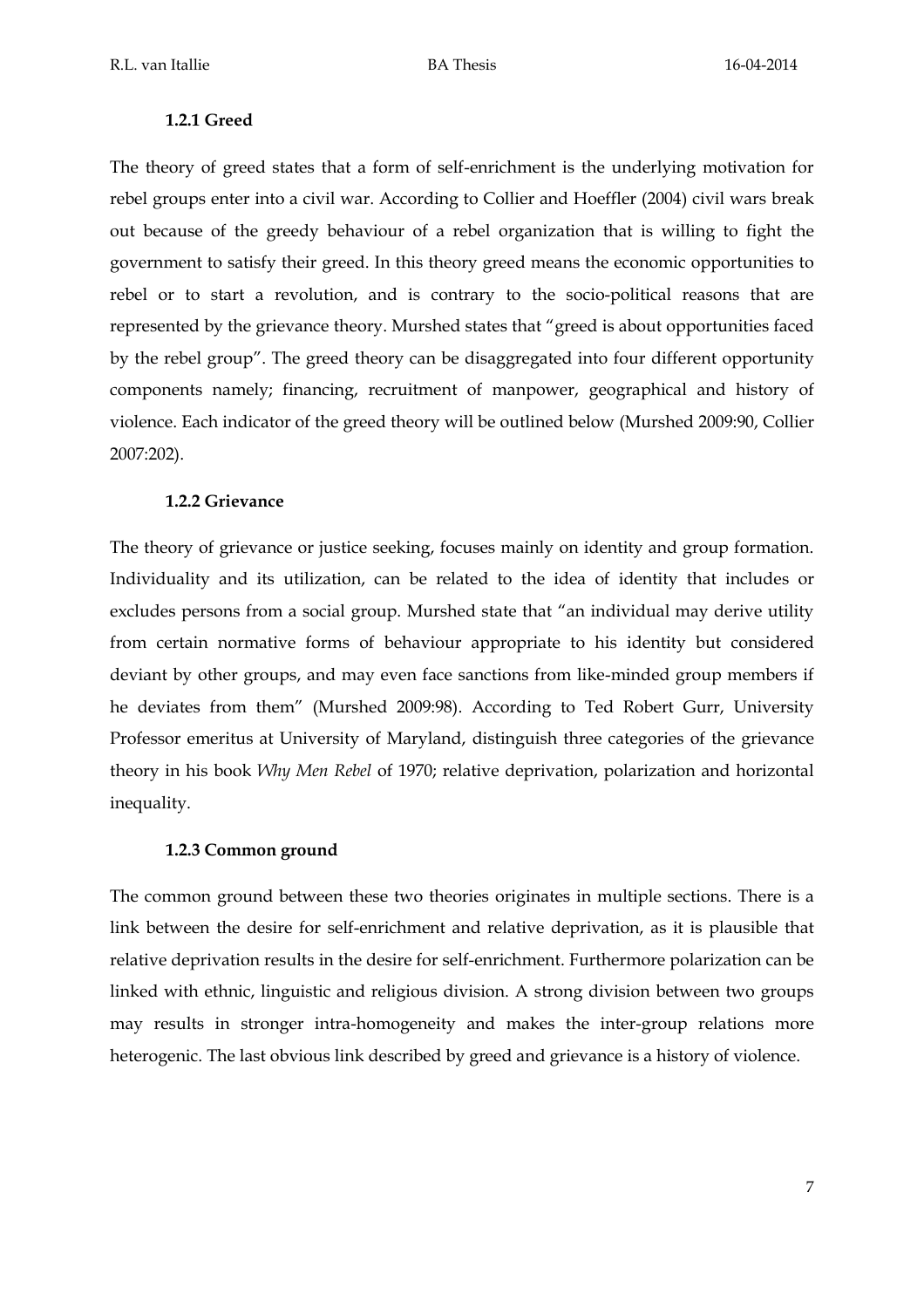#### **1.2.4 Why focus on greed?**

Despite the stronger economic position of the KRG, the political stability of Kurdish Iraq and surrounding countries deteriorates. Following the greed theory, this thesis will examine its possible causes and investigate why there is an increasing possibility that Kurdish will enter into a violent conflict with the GOI. It seems that economic factors, described by Paul Collier and Anke Hoeffler, outweigh other factors that are given by academics on the grievance side of the debate. The existing relationship between the KRG and the GOI is changing as direct reason of the new and direct oil pipeline running from the KRG to Turkey, while most of the oil comes from the disputed area around Kirkuk. The oil pipeline, from a disputed area with belligerents' opinions of the oil revenues brings great political instability in the region.

Looking at the dispute of the oil revenues and their consequences it is logic to discuss mainly economic factors and therefore highlighting greed over grievance. Having said all this, it is important to consider the grievance arguments why violent conflicts occur; after all it is clearly a debate between greed and grievance. The importance of grievance and the whole debate will not be underestimated. Therefore it returns frequently in this thesis, but the greed aspects will be the main focus.

#### **1.3 Research method**

The research strategy is a case study in social science and answers questions asked in this case by means of explanatory analysis. To get a more comprehensive understanding of the academic discussion on the greed theory, a literature study with peer-reviewed data has been analyzed and criticized. In the theoretical framework, which includes secondary academic sources, an empirical analysis is made on primary qualitative sources, such as newspaper articles, speeches and information from websites.

The empirical evidence is supported by seventeen academic articles and six books with authors who are well-known and have their credibility on this topic. These sources have been selected after a thoroughly search on Jstor and Google Scholar, which were selected if they had 25 or more citations. The empirical evidence is being used to lay out the debate on the indicators of the greed theory. The evidence gives a good survey on the indicators of the greed theory including the academic discussions, doubts and certainties. Additionally there are multiple websites used for showing the motivation and relevance of this study case, such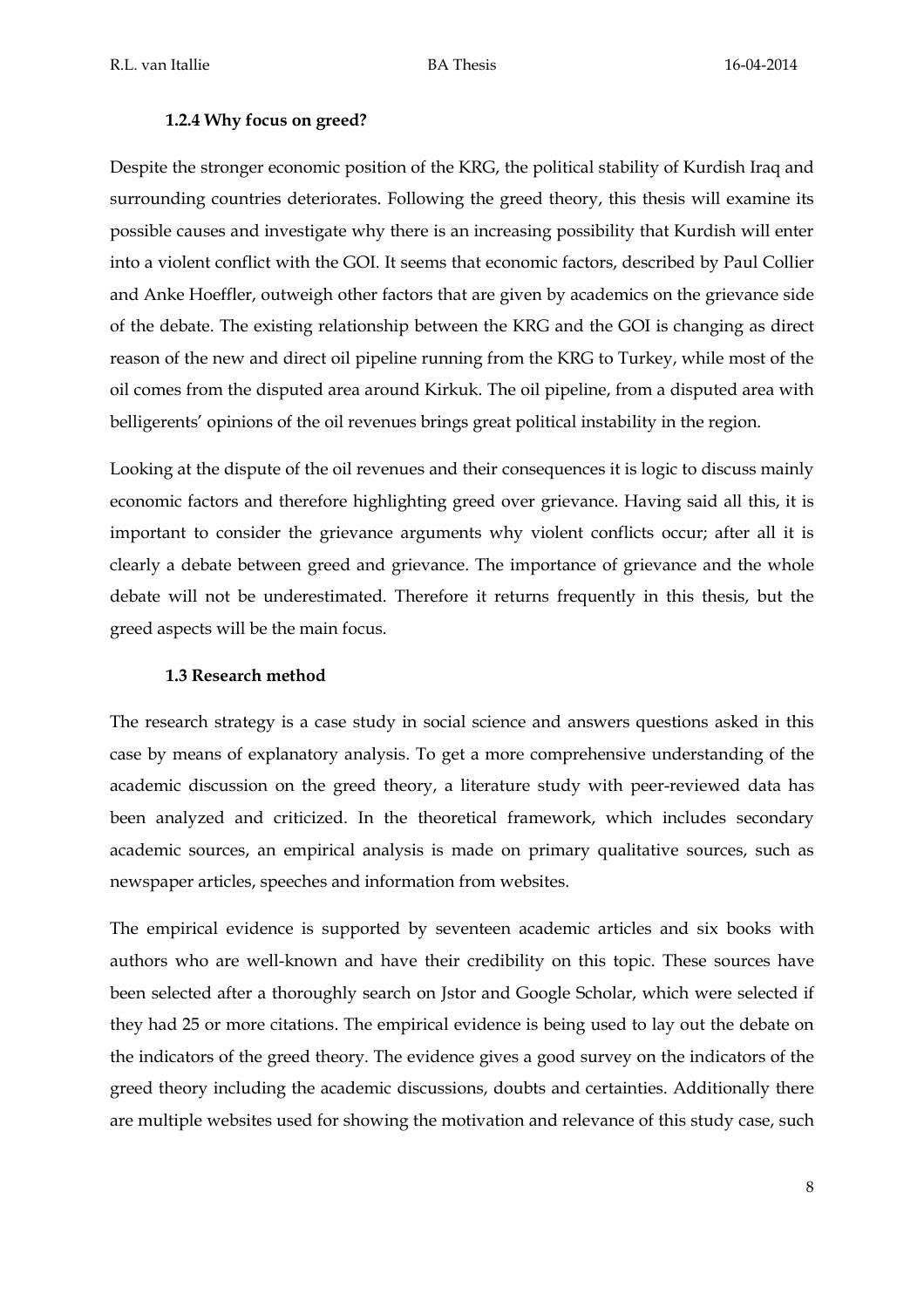as *The Economist*, Unesco.org and Live Leak. The following websites are used for data extraction and analysis: The World Bank, CIA Factbook and Index Mundi.

The four indicators of the greed theory (financing, recruitment of manpower, geography and history of violence) have been researched through data extraction from empirical and nonempirical sources. The indicators 'history of violence' and 'geographical factor', are examined through historical research and statistics around the density and division of the population in combination of data on the geographical composition of Iraq. 'Recruitment of manpower' includes low level of education, economic decline, a growing population, and ethnic and religious composition. Through data of (Kurdish) Iraq on the level of education, economy, population growth and composition statistics it is possible to make a statement around recruitment as the indicator for the possibility of political instability. 'Financing' includes the export of primary commodities and the Kurdish Diaspora. The export of primary commodities is examined through the level of Kurdish Iraq' Gross Domestic Product (GDP) in combination with the level of dependence on the export of primary commodities. Additionally, this researched included the size of the Kurdish Diaspora which can be seen as a factor for financing political opponents of the Kurdish minority.

#### **1.4 Thesis outline**

The main research question is "*How can it be explained that the stability of regional politics decreases, in spite of increased economic wealth in Kurdish Iraq, as a result of increasing oil revenues from Turkey and the U.S?"* To disaggregate the main question, three sub-questions are drafted; each contains a part of the main question. The sub-questions contain the indicators described earlier, which contribute to the risk of political instability.

The first indicators history of violence and the geographical factor are examined through the following sub-question: "*How do the history of violence and the geographical concentrated population make the Kurdish region more prone to violence?"*

The second sub-question contains the indicator recruitment for manpower, which includes the level of education, economics, population growth, and the ethnic and religious composition. Therefore the following sub-question is asked: "*How does the ethnic and religious dominance of the Sunni Muslims in Iraq affect the risk of a violent conflict in the Kurdish region, and how will economic opportunities affect this risk?"*

9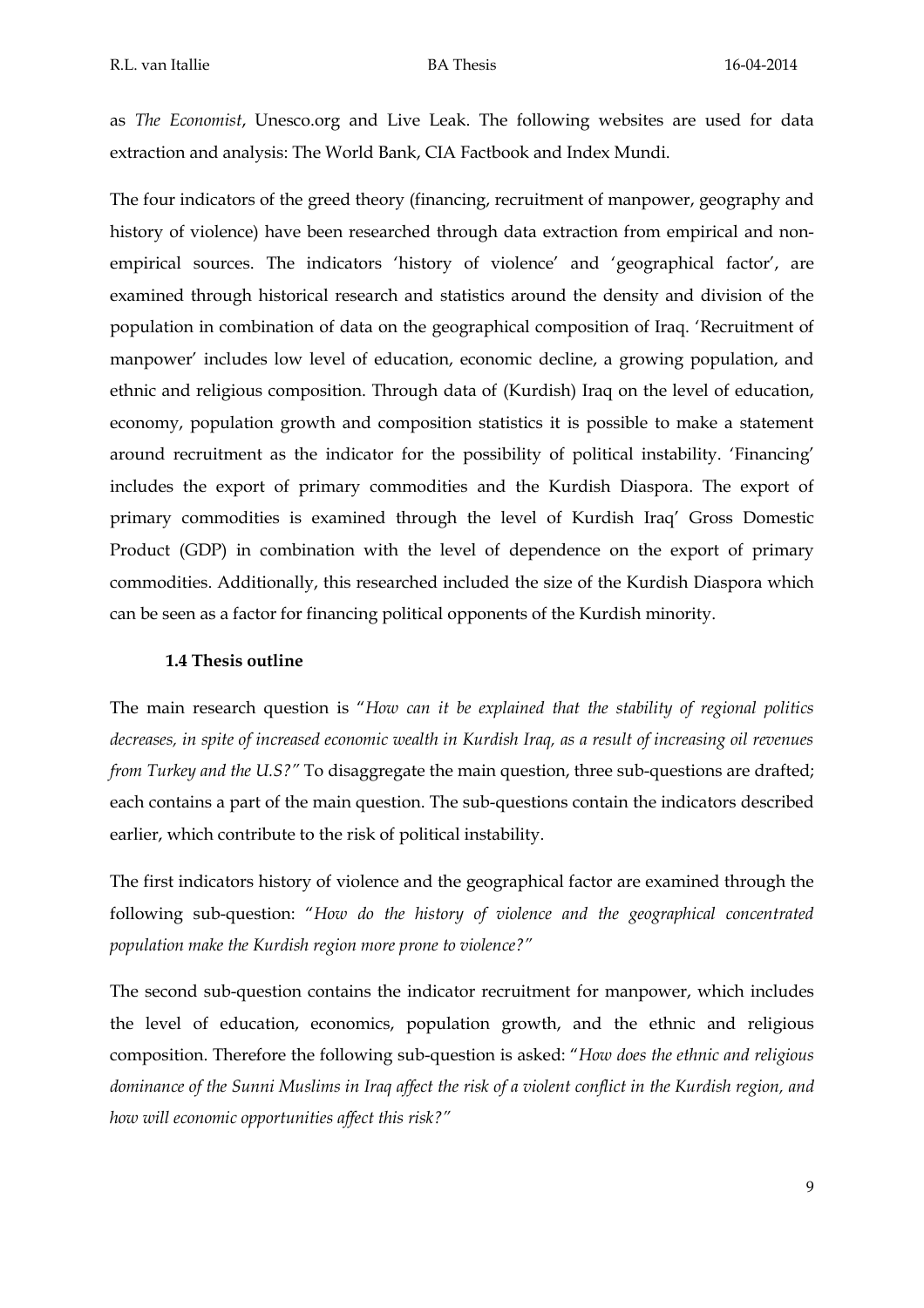The final sub-question contains the indicator financing that contains the factors: export of primary commodities and Diaspora. This has been examined through the following question: "*How can it be explained that through the export of primary commodities and a large Diaspora the political stability of Kurdish Iraq decreases?*

Examination of these indicators is needed so it can be concluded in what kind of degree they are involved in destabilizing the region. Through these sub-questions all aspects of the greed theory are included. Chapter five will include the overall conclusions of the research results.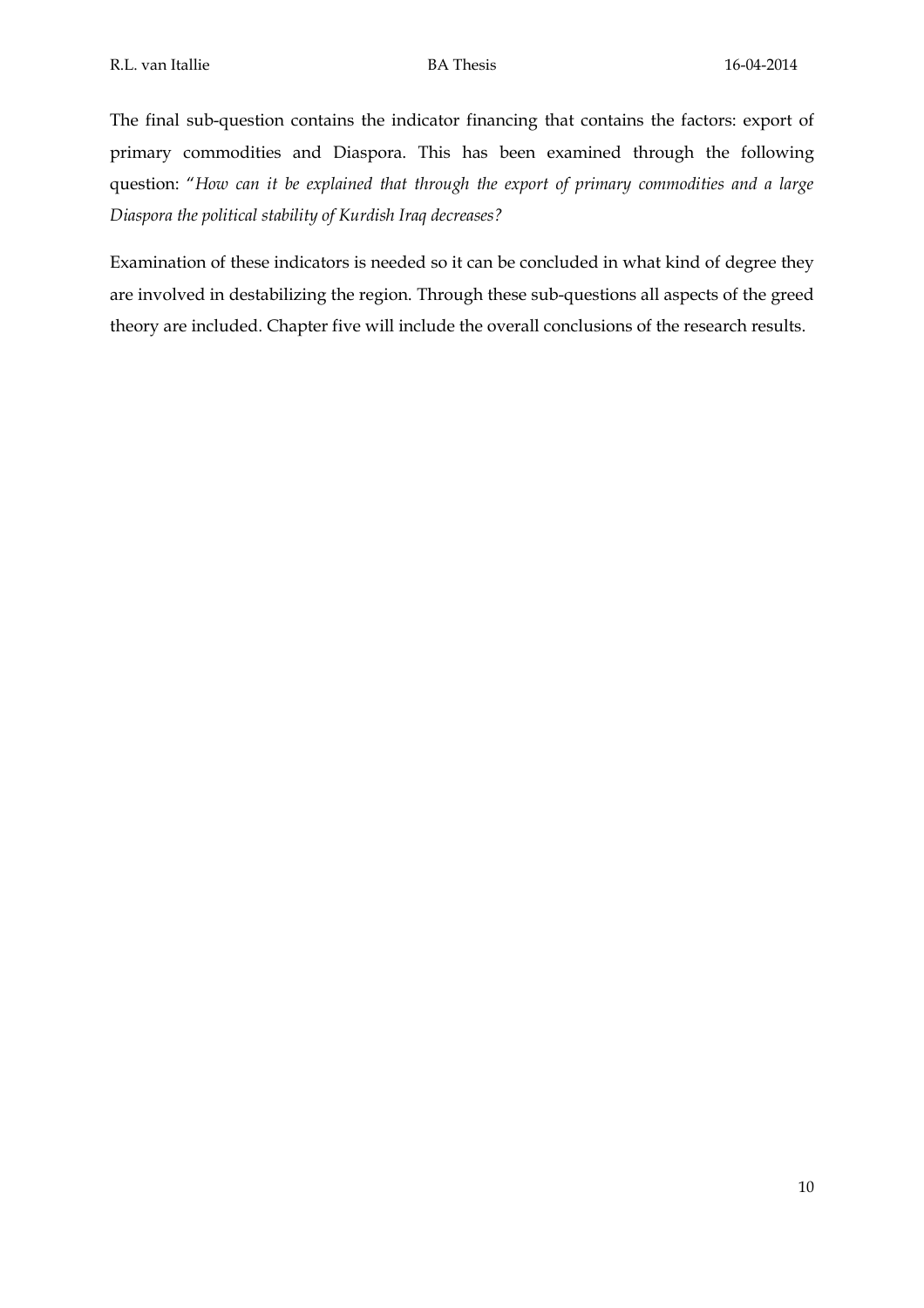### **2. History of violence and geographical factors**

This chapter discusses the history of violence and the geographical factor. It is important to understand the context of the history of violence, so some information about the ethnic-, religious- and linguistic composition are provided. Furthermore the Kurdish Iraqi road to semi-interdependency and inter- and intrastate wars which inflicted their situation will be dealt with. Firstly, this section demonstrates the link between history of violence and the chance of new violent conflicts. Secondly, the geographical situation linked to the risk of violence will be outlined in this chapter.



Figure 2. Kurdish region. Copyright by World Press, *2012.*

## **2.1 Academic debate**

History of violence is an important factor according to Collier, "because if a country has recently had a civil war, its risk of further war is much higher" (Collier 2007:202). He states that when a civil war has ended the risk start another civil war is 40 percent; this percentage decreases with 1 per cent every year when peace is kept. Collier and Hoeffler state that time heals and that the time since a previous conflict can be interpreted either as greed or grievance (Collier&Hoeffler 2004:589). Furthermore, Francis Julia Stewart, Professor of Development Economics and Director of the Centre for Research on Inequality, Human Security and Ethnicity (CRISE) at University of Oxford, confirms Collier's findings and explains that "the same structural factors that predisposed to war initially often continue". In combination of using the group memories it is easy to mobilize people (Stewart 2002:344). The underlying feelings about killed, extorted or raped relatives and or friends in the past can fuel new hatred and violence in the future. The history of violence factor can therefore be interpreted by the greed side of the debate but also as grievance. Collier states that much of the history of violence depends on the size of the Diaspora (Collier 2007:202). The Diaspora will be outlined in the chapter four.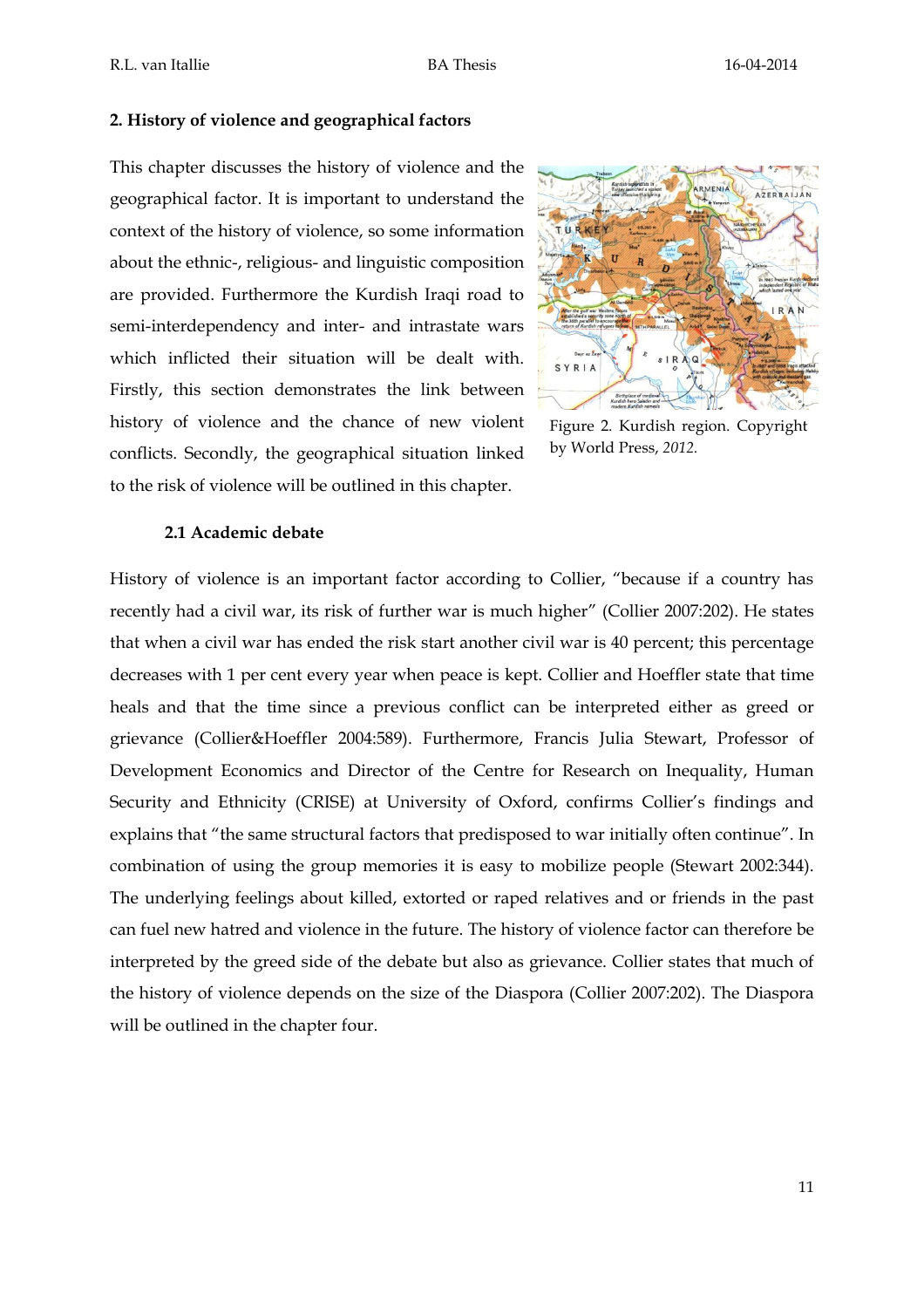# **2.2 The Kurds: ethnicity, linguistic and population**

The Kurds are scattered over an area that crosses the border of Iran, Turkey, Syria and Iraq. This division was made in the after math of the First World War. The Ottoman Empire had lost the war and as a result was broken into different regions: Lebanon, Syria, Palestine and Iraq. The terms of the Treaty of Sevres in the year 1920 promised the Kurds a country of their own, but this promise was rescinded in 1923 (Cornelli&Declercq 2003:41).

The Arabs are in Iraq the dominating ethnicity with 75-80 per cent of the population. The Kurds are the biggest minority with 15-20 per cent and the Turks, Assyrian, and others represent less than 5 per cent of the population. The majority of these ethnic groups are Muslim, with a division of the Shia's and Sunni Muslims with a respectively 60 and 35 per cent (CIA, The World Factbook, 2013). Kerim Yildiz, the Executive Director of Kurdish Human Rights Project, states that the Kurds could be seen as an ethnic group and the result of 4000 years of evolution stemming from tribes such as the Gut, Kurti, Mede, Mard, Carduchi, Gordyene and Khaldi (Yildiz, 2007:7).

Carole O'Leary, Adjunct Professor at the American University and a Middle East expert, states that the Kurds, an Iranian ethno-linguistic group, inhabit an area of more than 230,000 square miles and are the largest ethnic group in the world without a state (O'Leary 2002:17). The Kurds are mainly Sunni Muslims, but also represent minorities such as Shia's, Yezidis, Christians and Jews. The total Kurdish population is estimated about 25 million. Although the Kurds inhabit a compact area, it is not entirely homogeneous and does not incorporate all Kurdish people in this region. Out of the 25 million Kurds four to five million live in Iraq and represent roughly 20 per cent of the whole Iraqi population (O'Leary 2002:17). More than 5.5 million of the Iraqi Kurds live in north of Iraq, the other one to two million live in other parts of Iraq, mainly Bagdad and Mosul (Wolff 2006:34). The Kurds are a good example of a Diaspora because of the scattered habitat that cross borders, and 2 million Kurds living in other parts of the world (O'Leary 2002:17).

# **2.3 History of violence**

After the First World War the Treaty of Sevres the old Ottoman Empire was divided into three regions named Mosul, Bagdad and Basra. Great Britain got the region of Basra which later became Iraq. The British government put Feisal al-Hussein, a descendant of the prophet Mohammed on the Iraqi crown of the Hashemite tribe. It became a British mandate under a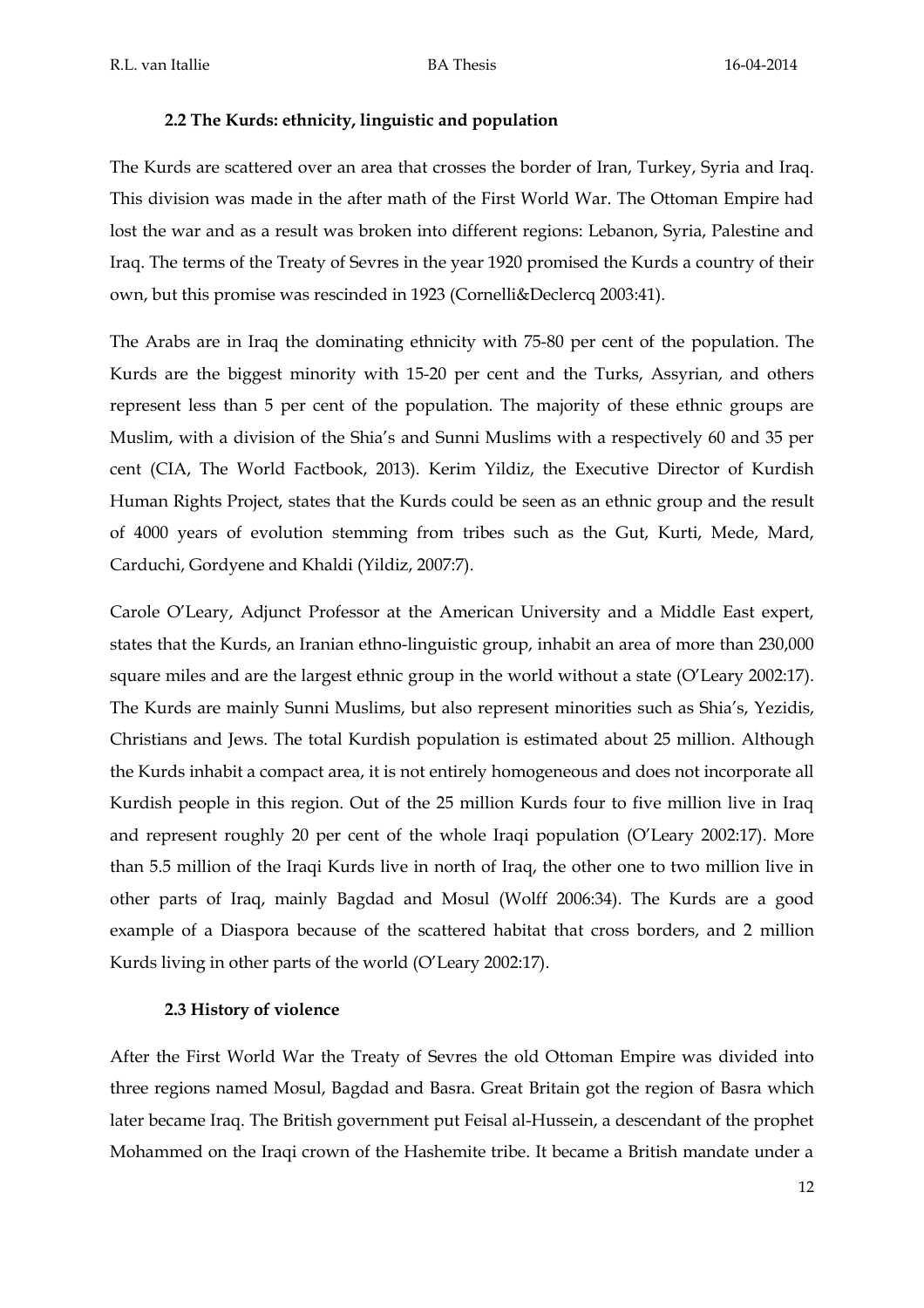League of Nations and by the delivery of weapons the power of al-Hussein was secured (Cornelli&Declercq 2003:41). Some Kurdish regions, such as Pisjdari and Sorchi, failed in their struggle for independence; as a result they turned to rebellion and asked the Turkish government for semi-independence under Turkish power. This request and rebellion was beaten down by the British government with troops from India using air strikes of chemical gases. Till 1932 the British army was well represented and suppressed multiple revolts of the Kurds with heavy bombing (Cornelli&Declercq 2003:43). Charles R.H. Tripp, Professor at the School of Oriental African Studies at University of London, states that the British administration saw two groups as the main contestants to sustain and carry out their vision. The first were the ex-Ottoman administrative elites and secondly the notables got more ownership so that independence and social order would grow. Kurdish and Assyrian leaders were excluded and encountered a great intolerance (Tripp 2007:30-31).

The state and institutions evolved in the twenties of the twentieth century and more responsibilities came in the hands of the local elites. In 1932 Iraq officially gained independence under the rule of Feisal al-Hussein, but after the discovery of oil, the British drafted an obligation to anchor the oil resources in Iraq, and kept much of the power in British hands until 1958. The new placed Iraqi ruling class was content with the control over agriculture, while they were still fully subservient to the West (Tripp 2007:30-31).

David Romano, Associate Professor of the Department Political Science at Missouri State University, describes that the negotiations for an autonomous Kurdish region in the 1970s between Mullah Mustafa Barzani of the Kurdistan Democratic Party (KDP) and then Vice-President Saddam Hussein ended in a refusal to include the oil-rich Kirkuk province in the autonomous Kurdish region (Romano 2010:1346).

In 1979 Saddam Hussein came in to power, where in 1980 the GOI got caught up in a territorial dispute with Iran. They fought an eight year war but both gained nothing because the borders stayed the same. In this war both the Iraqi Kurds and the Iranian Kurds were used to destabilize the other federal army. It led to big repressions from the GOI to the Iraqi Kurds known as the Anfal campaign, which 182,000 unarmed civilians were killed (Cornelli&Declercq 2003:50-51).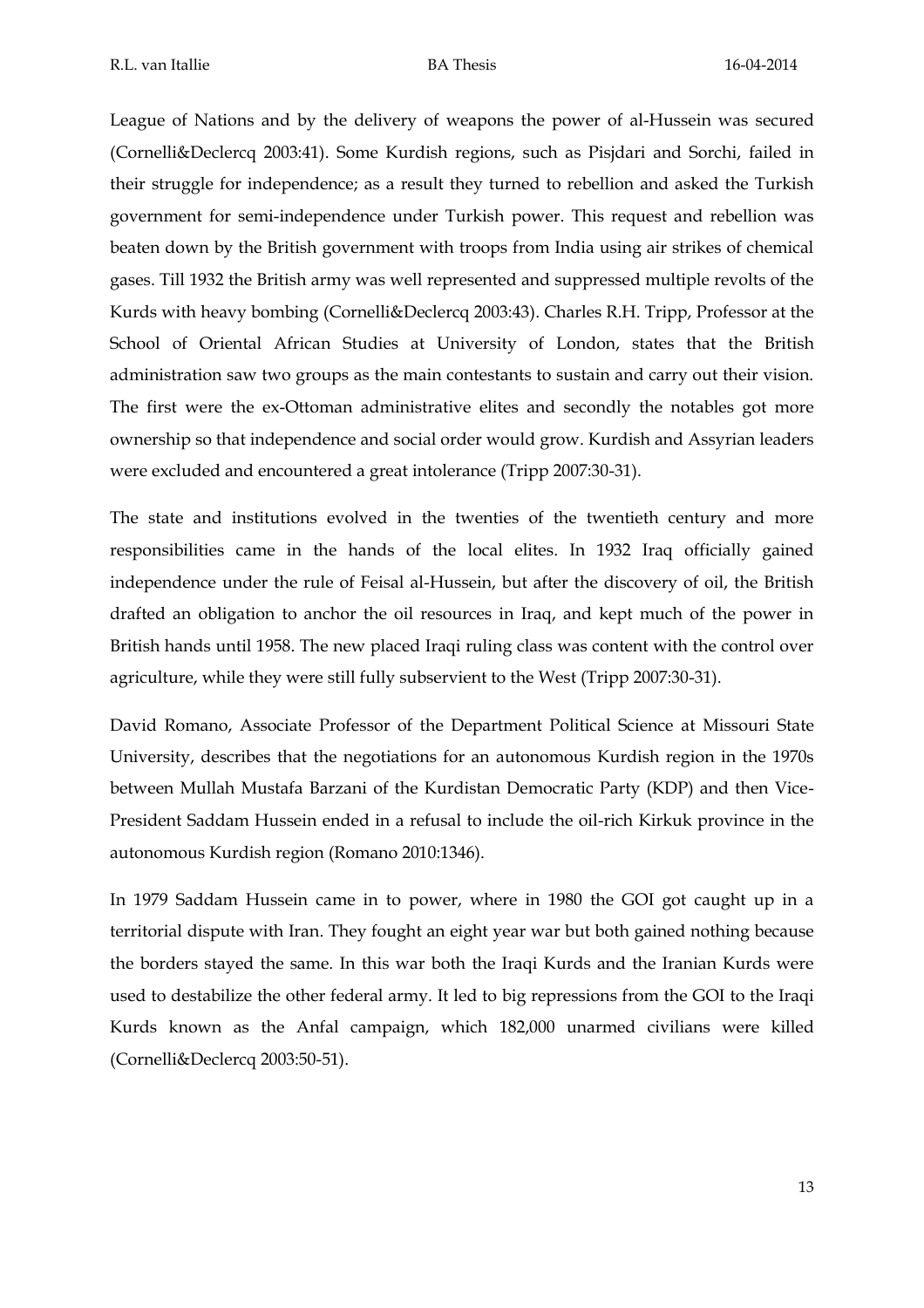Until the 1990s Iraqi Kurdistan was the poorest, least developed region and the Kurds were a vulnerable minority. There place in society remained uncertain, with big displacements and killings from the federal government. Recognition for Kurdish rights in language, education and local self-governance continued as promises and were largely unfulfilled. Revolts of the Kurdish broke out almost throughout the whole nineteenth century whereby the Kurdish people got alienated and which led to a heavier repression (Romano 2010:1346).



At the end of the Gulf War in 1991 the first step to independence of the Iraqi Kurds occurred when

Figure 3. The geographical division of KDP and PUK. Copyright by Nation Master, 2003.

northern Iraq became a 'safe haven' under UN security. Between 1991 and 2003 the Kurds accomplished a lot regarding their autonomy, such as the first free and fair elections in 1992 that resulted in an even division between the KDP and the Patriotic Union of Kurdistan (PUK), see Figure 3. Living standards rose as well with the UN's 'oil-for-food' Resolution 986, where between 1997 and 2003 Iraqi oil revenues rose to 13 per cent in Kurdistan (Romano 2010:1347).

A civil war between the KDP and the PUK between 1994 and 1998 almost devastated the Kurdish autonomy. The federal government often used the traditional tribal rivalries between the KDP and the PUK so that the position of the Kurds deteriorated, but after four years of violence both parties signed the Washington Peace Accord in 1998. They agreed on wide KRG elections and began writing a new constitution for the KRG. Because of the collaboration of KDP and PUK the political position of the Iraqi Kurds was strengthened (Romano 2010:1348).

In March 2003 a U.S.-led army invaded Iraq and on the 1st of May of that year the internal violence increased heavily. The Iraqi army was dissolved because of its majority of Sunni's, as well as the Iraqi government where the Baath Party members were not excluded. In the following year's internal struggle between Sunni's and Shia's became fierce and could be classified as a civil war (Collier 2005:1).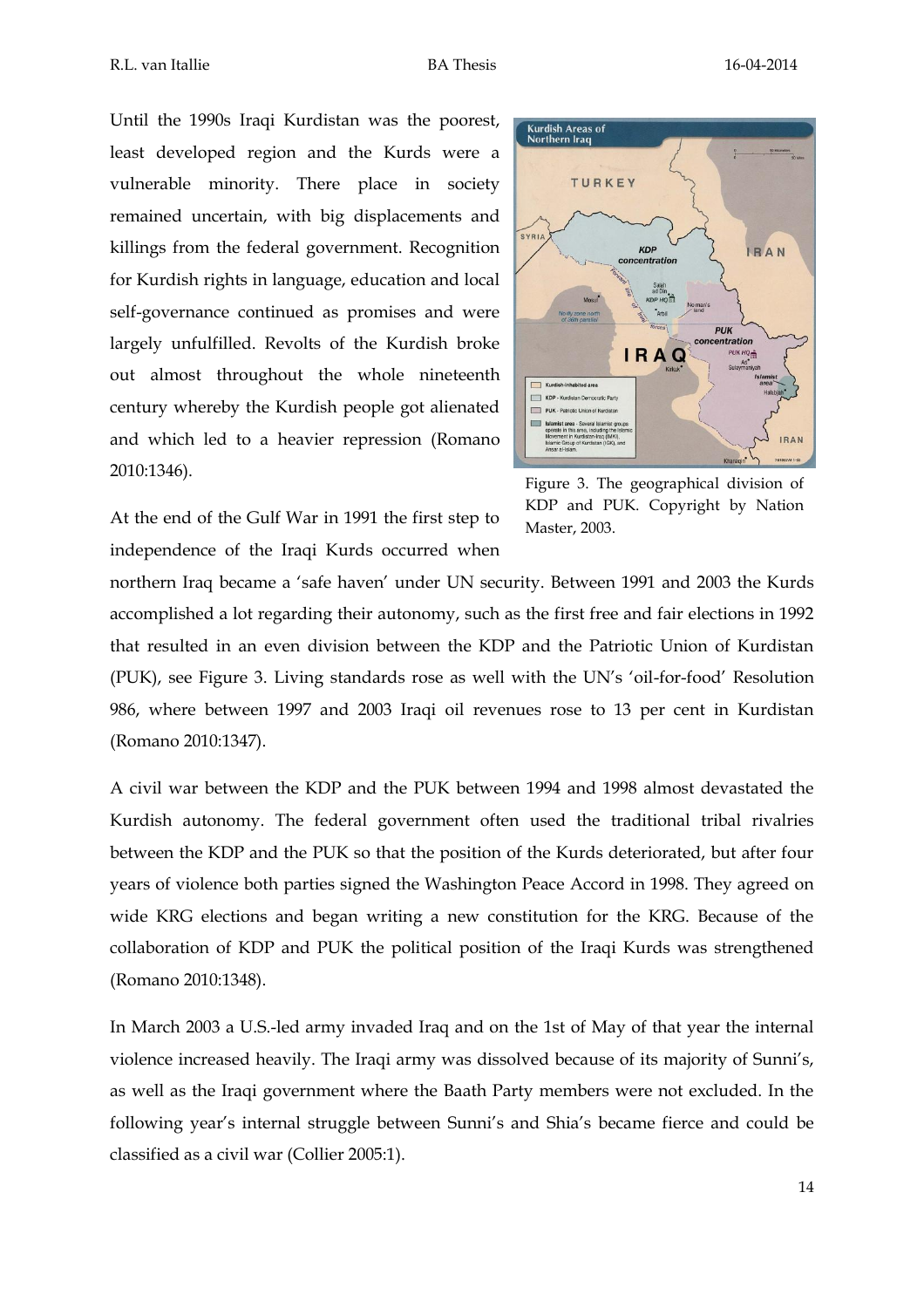Between the years 2005 and 2008 the death rates lay between the 1.189 and 2.834 per month, see Figure 4. This can be qualified as the peak, but still last year death toll was around the 789 deaths per month (Iraq Body Count, 2014). Iraq is officially not engaged in a civil war anymore but the internal conflict is still present and is rising after the last United States troops have left Iraqi soil.



Figure 4. The body counts in Iraq since 2003. Copyright by Iraq Body Count, 2014.

The probably U.S.-led invasion after 9/11 encouraged the leaders of the KDP and the PUK to work together. The internal disagreement had been put aside and they positioned themselves better for the turbulent moment that would come after the overthrow of Saddam. Since 2003 U.S. forces and diplomats tried to mediate between the Iraqi Kurds and the Arabs, with a stable Iraqi Kurdistan as result. Because of the collaboration with the U.S the Kurdish part of Iraq is relatively calm (Romano 2010:1349). But the withdrawal of U.S forces can raise the risk between these groups, this is also confirmed by the fact that both armies are ready to fight (Romano 2010:1345).

#### **2.3.1 Conclusion**

The question "How do the history of violence and the geographical concentrated population make the Kurdish region more prone to violence?" was raised to understand how the indicator history of violence affects the current political situation. Looking at the Iraqi case, violence, inter- and intrastate wars have followed this country throughout history. Even now internal violence is present in Iraq and the KRG is on the verge of a clash with the GOI army. The greed theory states that recent civil war means that the risk of a new civil war rises by 40 percent. According to this indicator it can be said that this factor is applicable for Iraq and unfortunately the risk for civil war in the near future is highly likely. With the ongoing dispute over oil exploration through the Kurdistan Iraq Crude Export (KICE) pipeline and land around the city of Kirkuk it is an issue that is about to burst.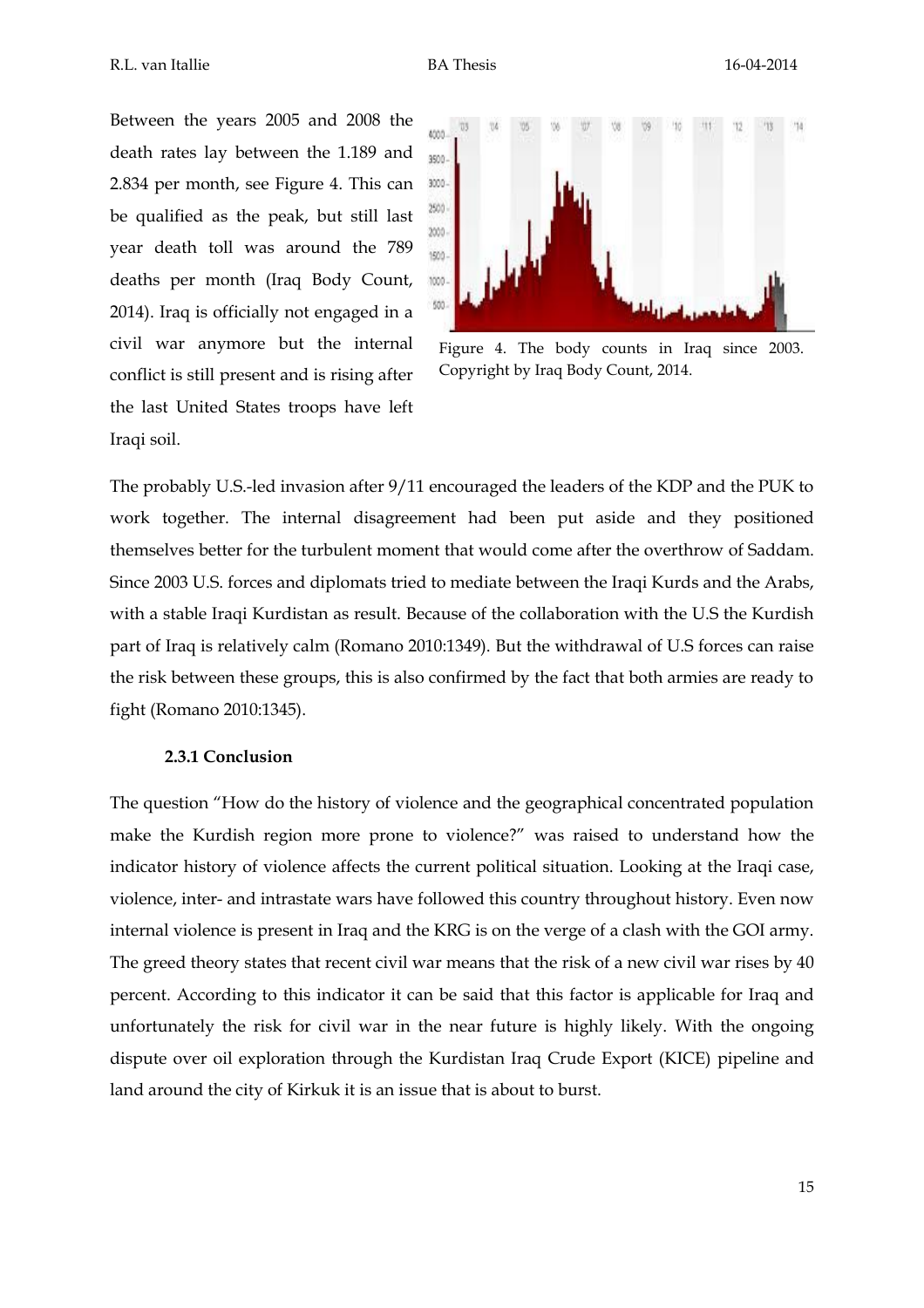## **2.4 Geographical factor**

Although the Kurds are separated through the borders of Turkey, Iran, Syria and Iraq; they don't live far away from each other. The Kurds have a political organization in each country in contrast to other minorities in those countries. Thus the Kurds are better organized and therefore can be a bigger threat to the federal governments than other minorities. Because the Kurdish region is not close to Bagdad, where the federal government is based, it seems easier for the Kurds to revolt. This section will look into the geographical factors related to the risk of violence.



Figure 5. Population Density of Iraq. Copyright by Nation Master, 2003.

## **2.4.1 Debate and the Iraqi case**

In his article 'Economic Causes of Civil Conflict and Their Implications for Policy' of 2007 Collier describes that geographical factors matter in the risk of violence or civil war. He states: "if the population is highly geographically dispersed, then the country is harder for the government to control than if everyone lives in the same small area" (Collier 2007:201). Looking at the ranking of Iraq concerning the disparity its population statics says that Iraq ranks 111 out of the 192 countries that worldatlas.com includes in its findings (World Atlas, 2006). Figure 5 shows the population density of Iraq and clearly displays the division between the west and east, but also the division between Sunni Kurds in the north, Baghdad in the middle and Shia Arabs in the south of Iraq (Nation Master, 2003). It can be said that the dispersion in Iraq is rather big; that the risk of violence is pretty high.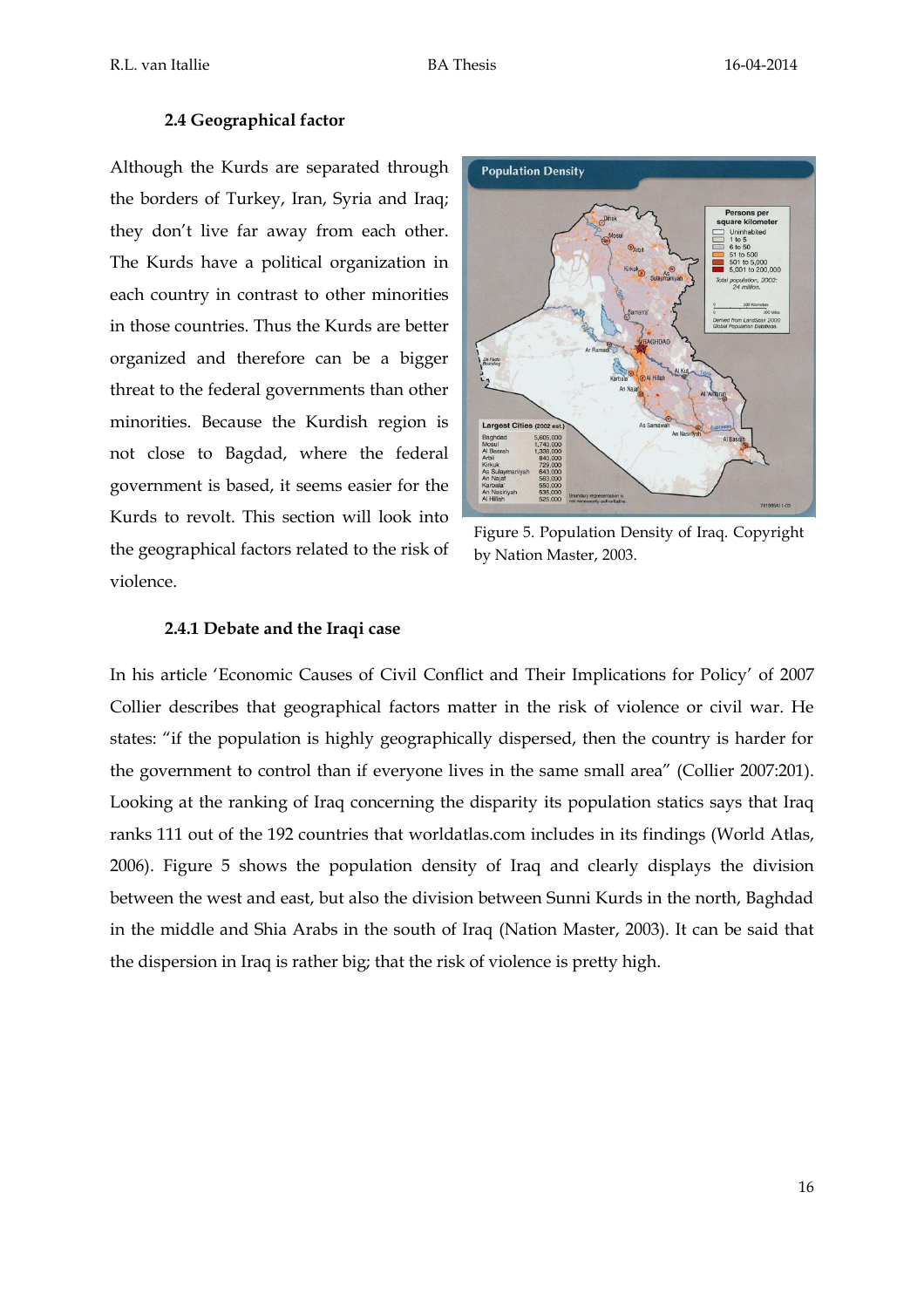Although the population density of Baghdad is on the 22nd place in the world ranking with more than 5.5 million inhabitants, and it is located in the middle of the country, five out of the 6th biggest cities of Iraq lies on the edges of the country (City Mayors Statistics, 2007). Because the Kurdish region is not closely located to Bagdad where the federal government resides, it seems to be easier for the Kurds to revolt. Collier describes that this dispersion is very hard to govern and that the risk of violence rises by 50 per cent (Collier 2007:201).



Figure 6. Iraqi's altitude map. Copyright by Global Security, 2011.

Furthermore Collier cites that "mountainous

terrain increases the risk, presumably because it offers greater possibilities of safe haven for rebel forces" (Collier 2007:202). If we look at Figure 6, it can be said that the Iraq Kurdish region in the north clearly is a mountainous area, far more in comparison with the rest of Iraq (Global Security, 2011). Consequently, according to Collier the risk of violence for this area is much higher than for another area in Iraq. James D. Fearon and David D. Laitin, both Professors Political Science at Stanford University, confirm Collier's findings in their article 'beyond greed and grievance: feasibility and civil war', because they also find a significant higher risk of civil war or violence in countries with more mountain areas than countries which have no mountains (Fearon&Laitin 2003:85).

#### **2.4.2 Conclusion**

To examine if the indicator geographical dispersion and features affect the probability of political instability, the following question was raised "How do the history of violence and the geographical concentrated population make the Kurdish region more prone to violence?" The arguments given by the greed theory are clearly present in the case of Kurdish Iraq. Iraq with a highly geographically dispersed population in combination with the mountainous area as safe haven for the Kurdish Iraqi people gives a great opportunity to defend or to rebel. It is therefore difficult for the GOI to rule or to set the demands within the negotiations regarding the KICE pipeline or concerning the oil revenues. The GOI is therefore more likely to turn to the federal army, but this will accelerate the situation into civil war.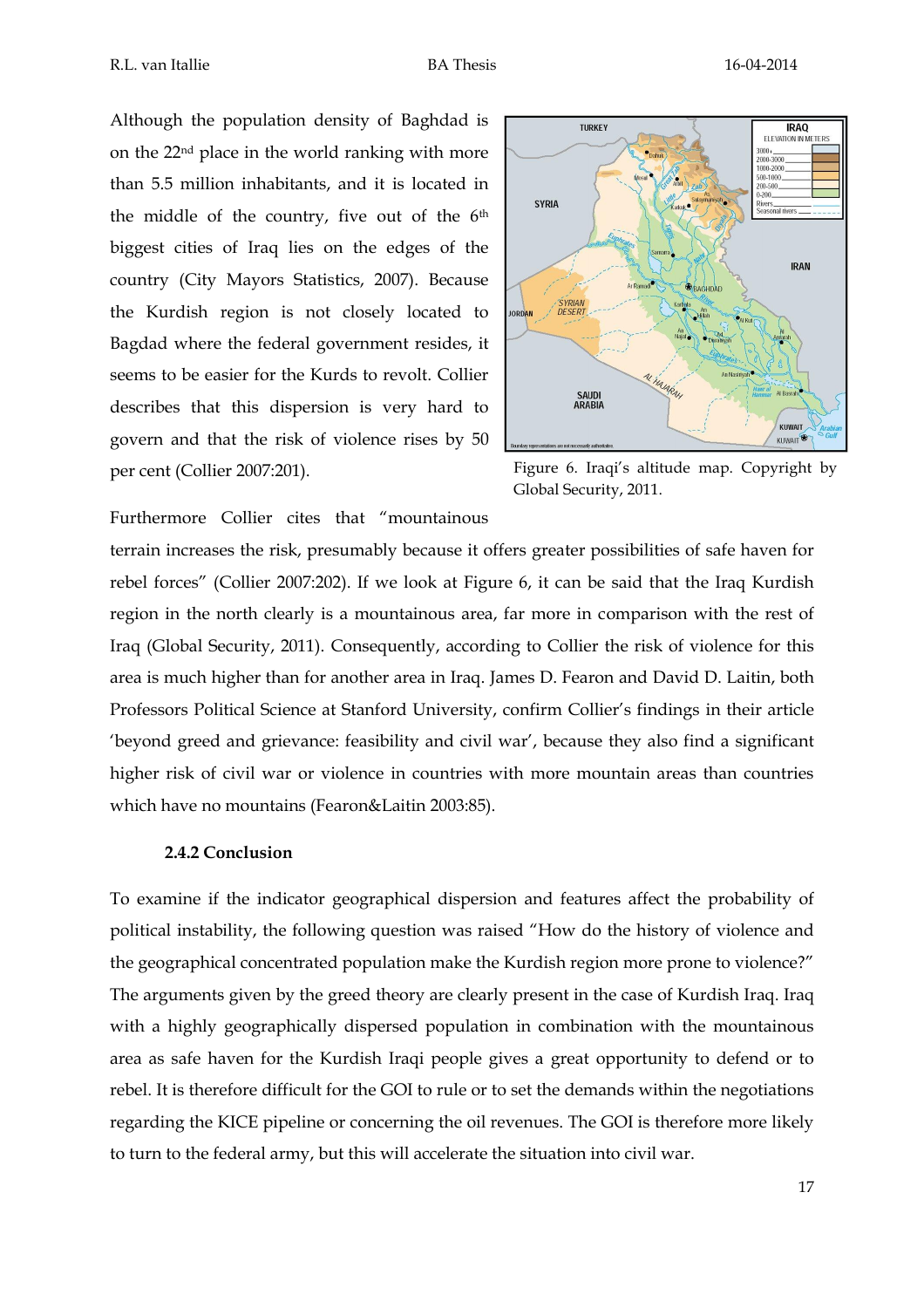## **3. Ethnic and religious factors**

## **3.1 Ethnic factors**

In this research the ethnic and religious factors influencing the risk of a civil war will be outlined. The focus will be on the different aspects of these factors, such as the composition, the dominance, the homogeneity and the degree of a fractionalized civilization. The ethnic composition of a country is of importance. A heterogeneous composition is surprisingly not a factor of a higher risk of a violent conflict, it makes it even safer. The risk of a conflict in a country with an ethnic diversity is only 3 percent. But according to Collier's findings:

"if there is a dominant ethnic group that constitutes between 45 per cent and 90 per cent of the population – enough to give it control but not enough to make discrimination against a minority pointless – the risk of conflict doubles" (Collier 2007:202).

A homogeneous country is dangerous and according to Collier the risk of a violent conflict rises by 23 percent. In Collier's article from 2007 he even speaks about the situation of Iraq itself "The current acute difficulties in Iraq are thus consistent with what might be expected in a society characterized by ethnic dominance" (Collier 2007:210). The composition of Iraq is 75 to 80 per cent Arabs, with the Kurds as the biggest minority with a composition of 15 to 20 per cent, followed by the Turks, Assyrian and others that are accountable for less than 5 per cent of the population (CIA, The World Factbook, 2013).

On one hand, the reason why a dominant composition of 45 to 90 percent is dangerous is because in a democracy permanent control can be achieved for the dominant group. In a "stable coalition" it might be worthwhile exploiting the minority. On the other hand, the minority should have a composition between the 10 and 20 per cent; otherwise it is not worth exploiting (Collier 2007:209). Furthermore Collier states that it makes no difference if the majority or the minority is in power. The reason is that when a minority is in power it will not trust in a democratic process because the other group is a majority (Collier 2007:209). The composition of a majority and minority, whether or not the group is in power, leads to a higher risk of a violent conflict.

Frances Stewart in her article 'Root causes of violent conflict in developing countries' from 2002 describes that a democracy based on a majority can lead to oppression. Thereby the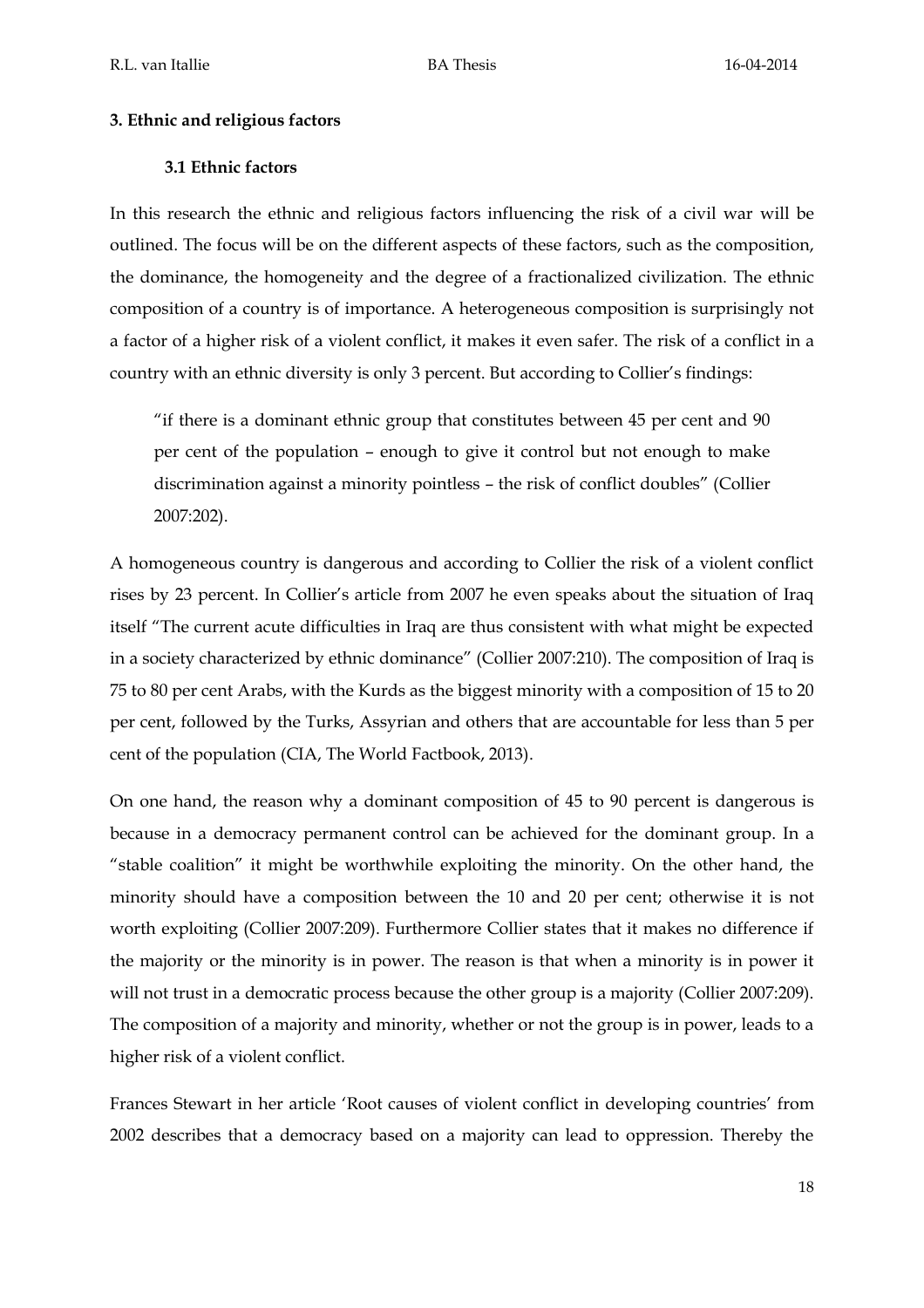chance of a conflict is greatest in a semi-democracy within countries with a government in transition and is least among established democracies and authoritarian regimes (Stewart 2002:344). Since the U.S.-led invasion of Iraq attempts have been made to establish a democracy, but the weak state is still in transition and therefore, according to Stewart, very vulnerable to a violent conflict.

José Garcia-Montalvo and Marta Reynal-Querol both (research) Professors at the Department of Economics at University Pompeu Fabra, state in their article 'Ethnic Polarization, Potential Conflict, and Civil Wars' of 2004, that on one hand ethnic fractionalization has no evidential effect on the risk of civil war, but on the other hand ethnic polarization does (Motalyo and Reynal-Querol 2004:33). Ethnic fractionalization can even lead to a heterogenic society and thus less prone to a violent conflict. Furthermore they cite Horowitz (1985) and explain that a country with a big minority faces an ethnic majority, an ethnic conflict is possible to take place (Motalyo and Reynal-Querol 2004:4). This in line with the statements Collier makes.

Although a lot of forced displacement of the Iraqi Kurds took place in others parts of Iraq such as the south, most of the Kurds still live in the Kurdish region in the north of Iraq. The three biggest ethnicities, the Sunni Kurds, the Sunni Arabs and the Shia Arabs, are clearly divided and low fragmented. The Sunni Kurds live in the northern region, the Sunni Arabs in the middle region and the Shia Arabs in the southern region.

Alberto Alesina, Professor of Political Economy at Harvard University, describes in his article 'Ethnic Diversity and Economic Performance' of 2004 that "in a highly fragmented environment, the exclusion of minority groups leads to ethnic conflict, further weakening property rights and reinforcing segmentation" (Alesina 2004:14). This is another argument why Iraq has a rising risk for a violent conflict.

# **3.2 Religious factors**

As well ethnic compositions, religious composition of a country are important. A religious heterogeneity composition makes is less likely for a country to fall into a civil war, on the contrary a religious homogeneity society is more prone to civil war (Collier&Hoeffler 2004:588). According to Collier a religiously homogenous society, with a religious dominance between the 45 and 90 per cent, gives a rise of 23 per cent in the risk of to a civil war (Collier 2007:202).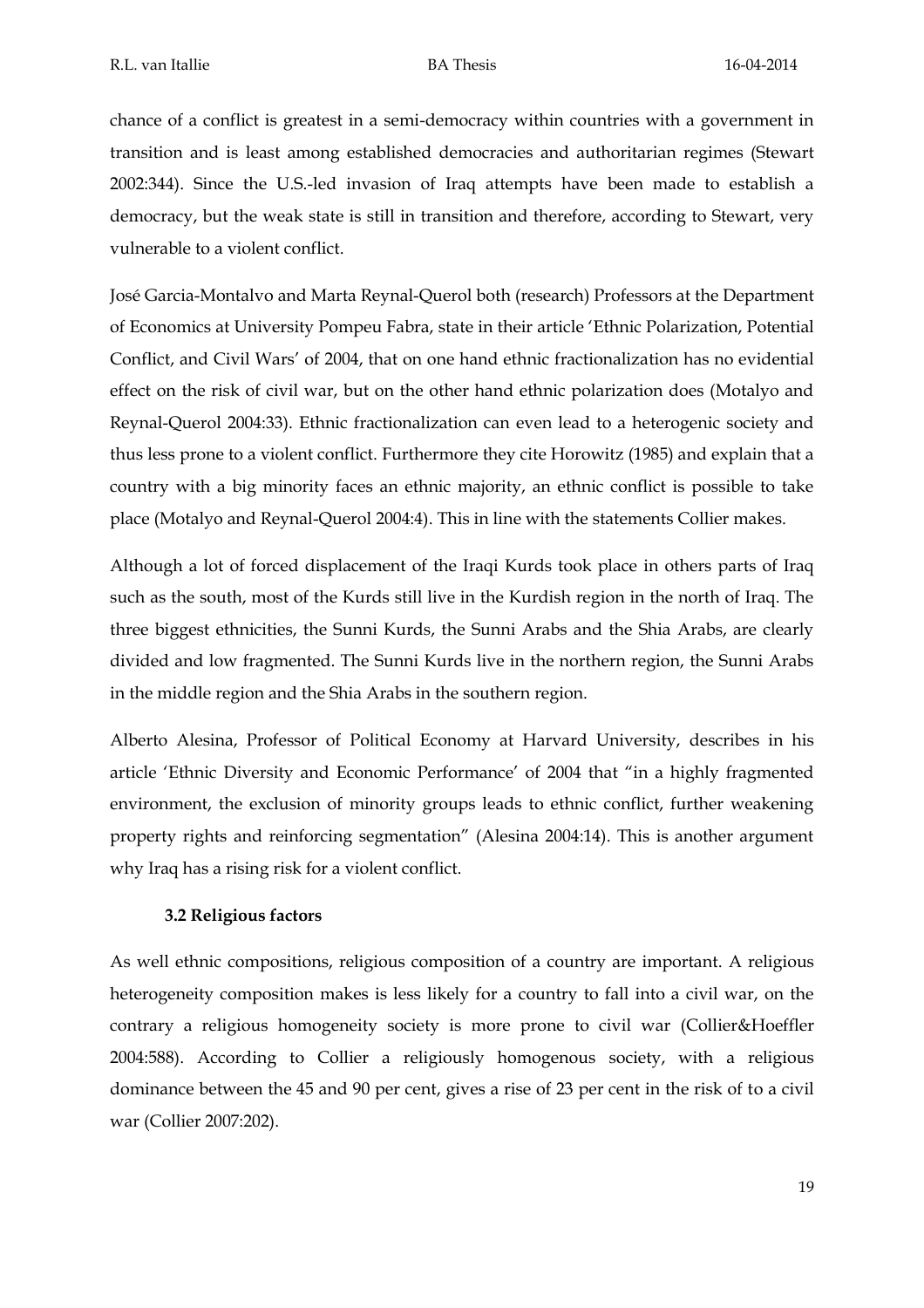M. Hakan Yavuz, Assistant Professor at the Department of Political Science at The Middle East Center, states that the Iraqi Kurds are not homogeneous in their religion, because they are divided into Sunni, Shia, Alevi and Yezidi religious groups, but the Sunni faith is definitely dominated under the Kurds in Iraq (Yavuz 2004:126). Shown on Figure 7 the north of Iraq is dominated by the Sunni religion and the south by the Shia, where Baghdad is in between these two religions. The dominant religion in Iraq is the Shia (60 per cent), followed by the Sunni (37 per cent). This religious composition of Iraq is therefore more prone to civil war (Global Security, 2011).



Figure 7. Religious and ethnic composition. Copyright by Global Security, 2011.

Collier and Hoeffler (2004) describe that with an ethnic and religious diversity within organizations the ability to function tends to reduce because of the increased difficulty of communication. In Iraq, the KRG and the GOI speak different languages, have other religious backgrounds and have a total other cultures. The organization within the country is therefore less likely to run smoothly as opposed to the KRG where people mainly speak the same language and have the same religion.

Montalvo and Reynal-Querol in their article of 2004 both refer to Fearon and Laitin (2003) and Collier and Hoeffler (2004) who state that a religious fractionalized country is not significant regarding the risk of civil war (Montalvo and Reynal-Querol 2004:4). It makes it even safer regarding to the chance of a violent conflict (Collier&Hoeffler 2004:588). Thereby Fearon confirms that any ethnic or religious fractionalizations are statistically significant (Fearon&Laitin 2003:83). Alesina describes that "countries with more fragmentation are more tolerant ones, whereas in many cases religious uniformity is imposed from the top by coercive regimes" (Alesina 2004:26). Unfortunately it can be stated that Iraq is not a fragmented country, but has a clear division between the two dominant religions and therefore is not safer with regards to a violent conflict.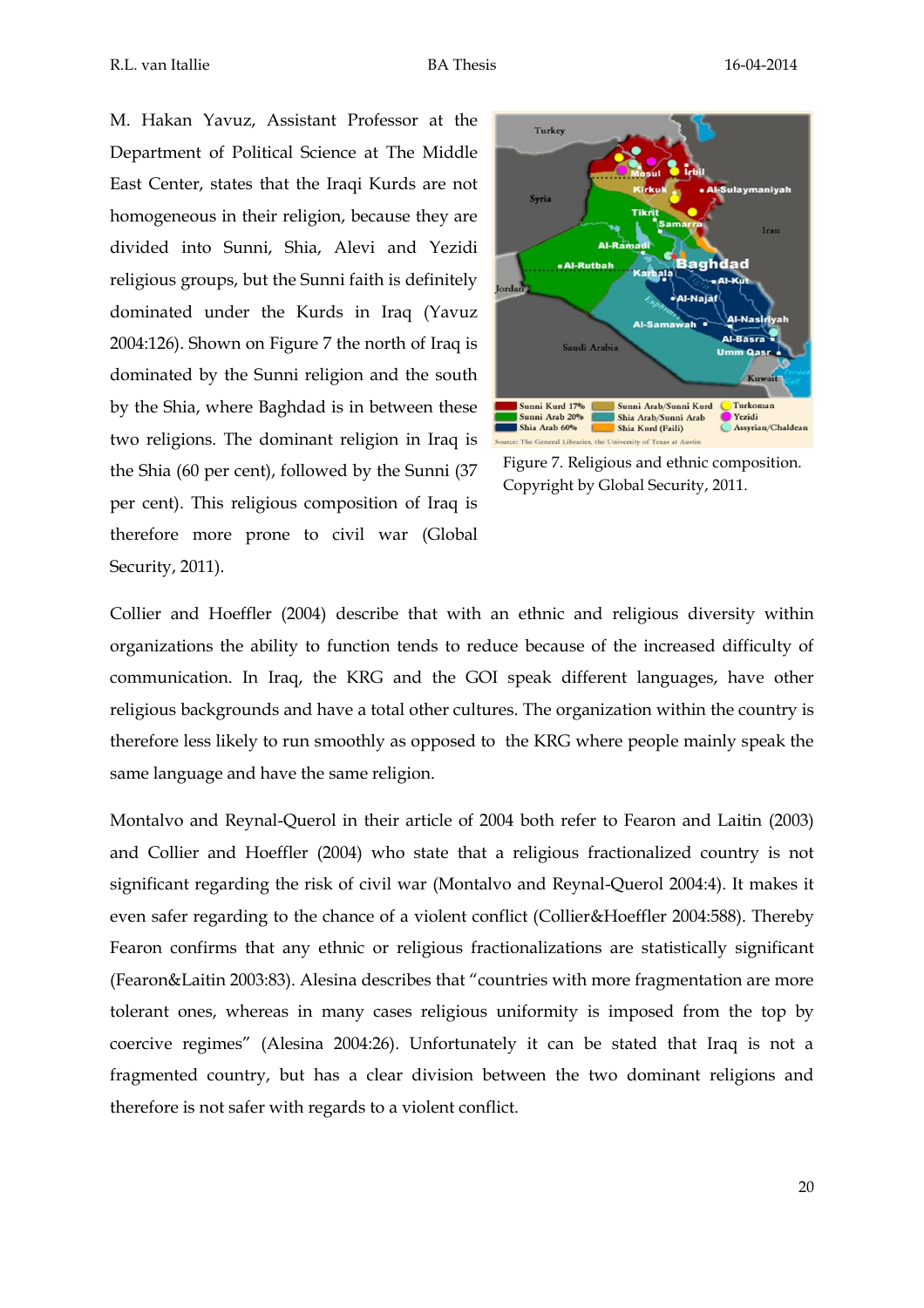## **3.2.1 Conclusion**

This part of the research examined two of the five factors (ethnic and religious composition), that construct the indicator 'recruitment', through the question "*How does the ethnic and religious dominance of the Sunni Muslims in Iraq affect the risk of a violent conflict in the Kurdish region, and how will economic opportunities affect this risk?"* The three other factors (level of education, economic and population growth) for recruitment will be outlined in the next part of this chapter. The Iraqi ethnic and religious composition is such that the risk of a violent conflict increases significantly. The society of Iraq is strongly divided and low fragmented. A low fragmented country is less tolerant and combined with a strong division in ethnicity, religion and linguistics makes it more prone to a civil war. The greed theory states in this case that the majority-minority separation is "perfect" for the exploitation of the majority group. The low fragmented Iraqi society will destabilize the political situation because of the possibility of exploration of the minority Kurds by the majority Sunni Muslims, which can lead to rebellion of the Kurds. In the road to the KICE pipeline and exploration of the crude oil, the GOI tries to pin-down the KRG by sending the federal army. The KRG is therefore pushed into the 'corner' of Iraq and is forced to negotiate.

## **3.3 Economic opportunities**

Collier states in the greed theory that there are three economic factors that also increase the risk of a violent conflict. These three economic factors: low level of education, a fast growing population and economic decline, together with the ethnic and religious composition are the indicator 'recruitment'.

#### **3.3.1 Education level**

Iraq has always had a high illiteracy rate and today almost 30 per cent of the rural population is unable to read or write. According to the Iraq Household Socio-Economic Survey of 2007 more than 23 per cent of the Iraqi people is illiterate (The World Bank, 2009). The illiteracy of the Kurdish region was even worse. In 2000 the illiteracy was 34 per cent of which over 60 per cent were females (National Strategic Framework for Literacy in Iraq, 2011). In 2009 illiteracy of the population in the Kurdish region decreased to 27 per cent, of which 5.2 per cent of the population held a secondary degree. By then the illiteracy of the population around Bagdad, of which almost 10 per cent finished secondary school, was 12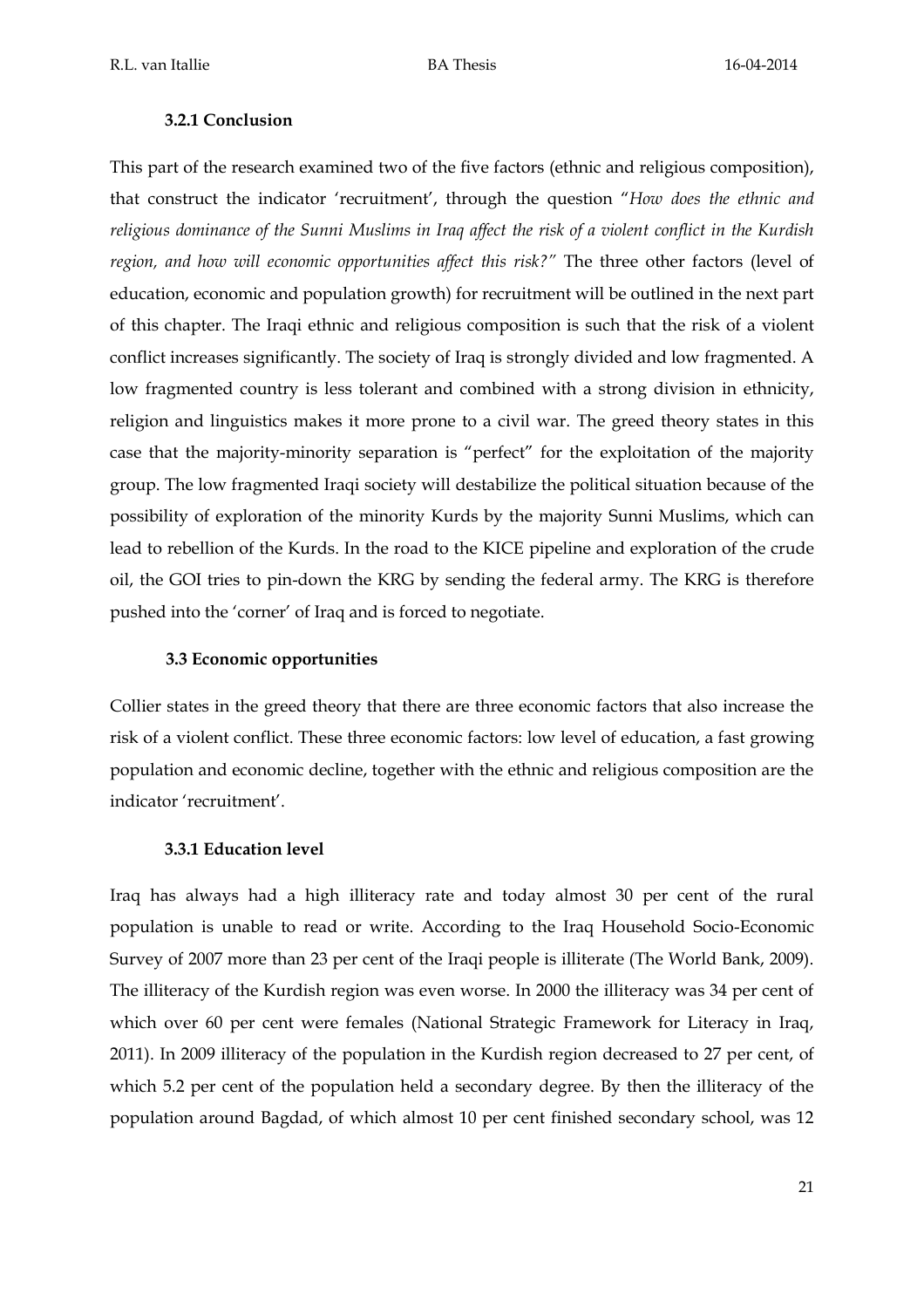per cent (CIA, The World Factbook, 2013). Overall, the Kurdish region scores higher regarding illiteracy compared to Bagdad or the rest of Iraq.

Collier states that in a country with 45 per cent or less of its young males following a secondary education the risk of a violent conflict rises significantly (Collier 2007:202). The statistics of Iraq match Colliers findings and it could be said that Iraq and especially Kurdish Iraq is significantly more vulnerable to a violent conflict then other regions because of the higher illiteracy figures.

#### **3.3.2 Population growth**

Furthermore Collier describes that a high population growth gives rise to the risk of a violent conflict. He states that for "each percentage point on the rate of population growth raises the risk of conflict by about 2.5 percentage points" (Collier 2007:202). This insinuates that a growth of 2.29 per cent increases the risk of a violent conflict in Iraq with (2.5x2.29=) 5.73 per cent. With 2.29 per cent in 2012 Iraq is country number 39 of the 233 countries that were included in The World Factbook list of the CIA (CIA, The World Factbook, 2013). By comparison, Germany for example had a growth of -0.19 per cent in the same year, so the German population became smaller and according to Collier less prone to a violent conflict. Iraq is one of the top countries according to population growth (CIA, The World Factbook, 2013).

Brendan O'Leary, Lauder Professor of Political Science at University of Pennsylvania, states in his book *The future of Kurdistan in Iraq*, that in 2003 the entire Iraqi population counted 26.7 million people, of which 3.7 million Iraqi Kurds (O'Leary 2005:143). In 2013 the whole population grew to 37.3 million which is an annual growth of 3.9 per cent over the last ten years. In these same years Kurdistan had a population growth rate of 4.9 per cent compared to the central and south of Iraq with a rate of 3.8 per cent (O'Leary 2005:144). According to O'Leary the growth rate of the population in the Iraqi Kurdish region increased to 4.9 per cent, so the risk of a civil war is raised by (2.5x4.9=) 12.25 per cent. Regarding Kurdish Iraq and compare the population growth with the rest of the country, it can be stated that the Kurdish region is more prone to political instability.

Collier and Hoeffler thereby describe that a larger the population linear gives a greater risk of war. This is because they interpret this as an increased attraction of secession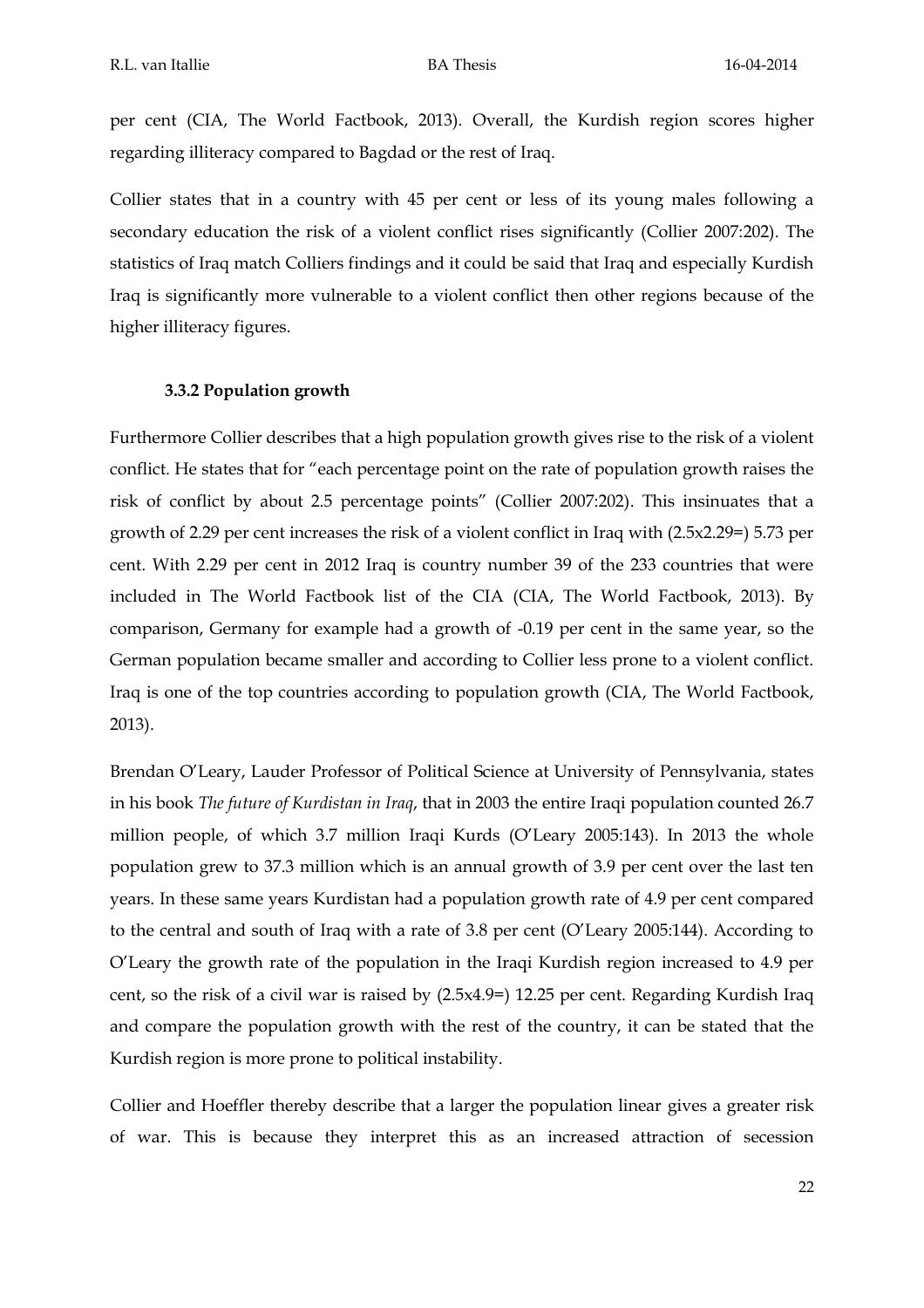(Collier&Hoeffler 1998:571). Oliver Ramsbotham, Professor at the Center for Conflict Resolution at Bradford University, quotes Edward Azar about his Protracted Social Conflict, and states that "developing countries with a 'rapid growth and limited resource base' in combination with a weak state are more prone to a violent conflict" (Ramsbotham 2005:116). Both theories, of Ramsbotham and Collier, can be applied to the Kurdish Iraqi case.

## **3.3.3 Declining economy**

According to the World Data Bank Iraqi citizens had a GDP per capita based on purchasing power parity (PPP) of 4.177 dollar in 2012 and in comparison with 2011 (GDP PPP of 3.884) this was a growth of more than 7.5 percent (The World Bank, 2013). The GDP PPP was number 15 of the 220 countries that were investigated. This is high but in contrast to a GDP PPP of 7.000 dollar, this is low compared to a country like Ireland with a GDP PPP of 40.700 dollar. On the world rank, Iraq was number 140 of the 227 that were included in the list of The World Factbook in 2012 (CIA, 2013). But a high growth rate on a relative small GDP PPP gives not a high growth in the purchasing power in relation to the international market. The difference between The World Data Bank and The World Factbook in the GDP PPP number is not a problem, but both data show that the GDP PPP increased in the years between 2011 and 2012. This rise of the GDP PPP, and not so much the amount of dollars, is important for this research.

The GDP per capita has increased in Kurdish Iraq since 2003 with nearly 1400 per cent, compared to a 178 per cent growth for the whole of Iraq (Investing Group, 2013). These figures make it clear that the economy in Kurdish Iraq flourish after the overthrow of Saddam (Index Mundi, 2011). According to Collier this positive economic growth diminishes the chance of a violent conflict. He states that "each percentage point of the growth rate of per capita income raises the risk of conflict by around 1 percentage point" (Collier 2007: 202). Collier interprets this consequence as the opportunity cost of rebellion. When an economy of a country is rising, it is less interesting for rebellion to start a violent conflict for more wealth or power because according to Collier and Hoeffler "a high income population has more to lose than a low income population during rebellion" (Collier&Hoeffler 1998:565).

Despite the growing economy of the last decennium the political stability is diminished since November 2012. During this period the KRG made plans to extract oil through the U.S.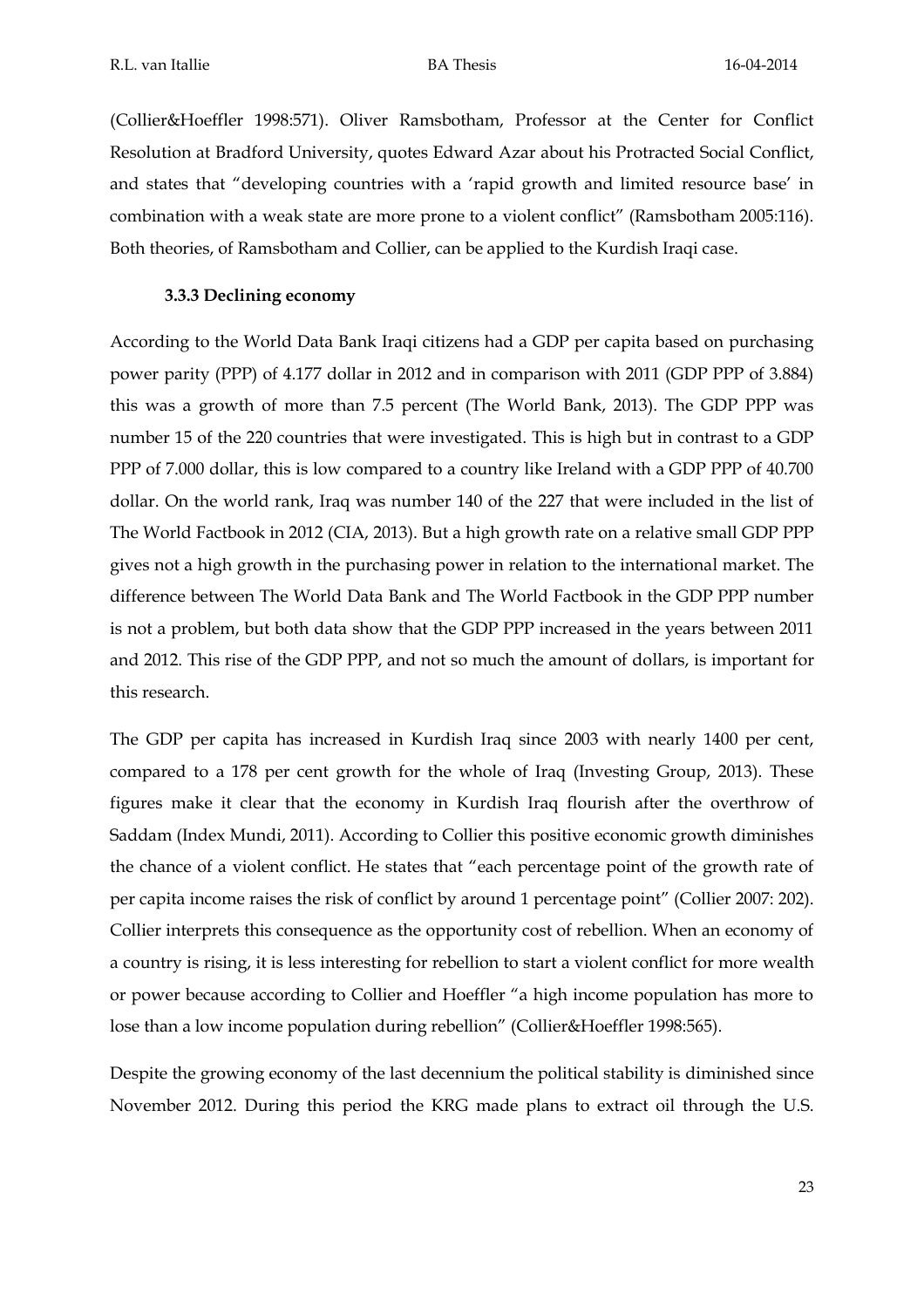company Exxon and would distribute the oil through a new pipeline directly to a Turkish harbour.

In *The Washington Post* of December 19, 2012 in the article 'Oil deal foments talk of Iraq civil war' Prime Minister Nouri al-Maliki is quoted: "We do not want war, but we will go to war, for oil and for Iraqi sovereignty". A member of the parliament quoted al-Maliki by saying that "The prime minister has been clear: If Exxon lays a finger on this territory, they will face the Iraqi army" (Van Heuvelen, 2012).

Massoud Barzani reacted by saying: "We do not want war, but if war comes, then all Kurdish people are ready to fight". Barzani spoke these words to his troops on the front lines. Both parties do not want war, but are on the highest state of alert and civil war does not seem far away (Van Heuvelen, 2012).

This example exposes the dispute over oil and land, and the GOI will not accept any 'illegal' oil extraction of foreign companies as Exxon or through the new pipeline to Turkey. Instead of looking to Kurdish Iraq as greedy, it is possible to say that the GOI is 'greedy' for oil in this disputed area. The Iraqi economy is not growing as fast as the Kurdish region and therefore the GOI has the motivation to seek the disputed oil and wealth. Although the economy of Kurdish Iraq is rising, the political situation is not stabilizing. This can be explained through the motivations and actions of the GOI, and not so much through the situation of the KRG.

## **3.3.4 Conclusion**

The three remaining factors of the indicator 'recruitment' are the economic opportunities: level of education, economic and population growth. These factors have been examined through the question ""*How does the ethnic and religious dominance of the Sunni Muslims in Iraq affect the risk of a violent conflict in the Kurdish region, and how will economic opportunities affect this risk?"*

When we look at the data around illiteracy, Kurdish Iraq contains a higher level of illiteracy then the rest of Iraq. Together with the high percentage of illiteracy in Kurdish Iraq it can be stated that this region has therefore a higher risk for a violent conflict. Furthermore, Iraq scored high on the population growth scale, and Kurdish Iraq even higher. Kurdish Iraq with a growth rate of 4.9 per cent in the year 2013 is therefore one of the fasted growing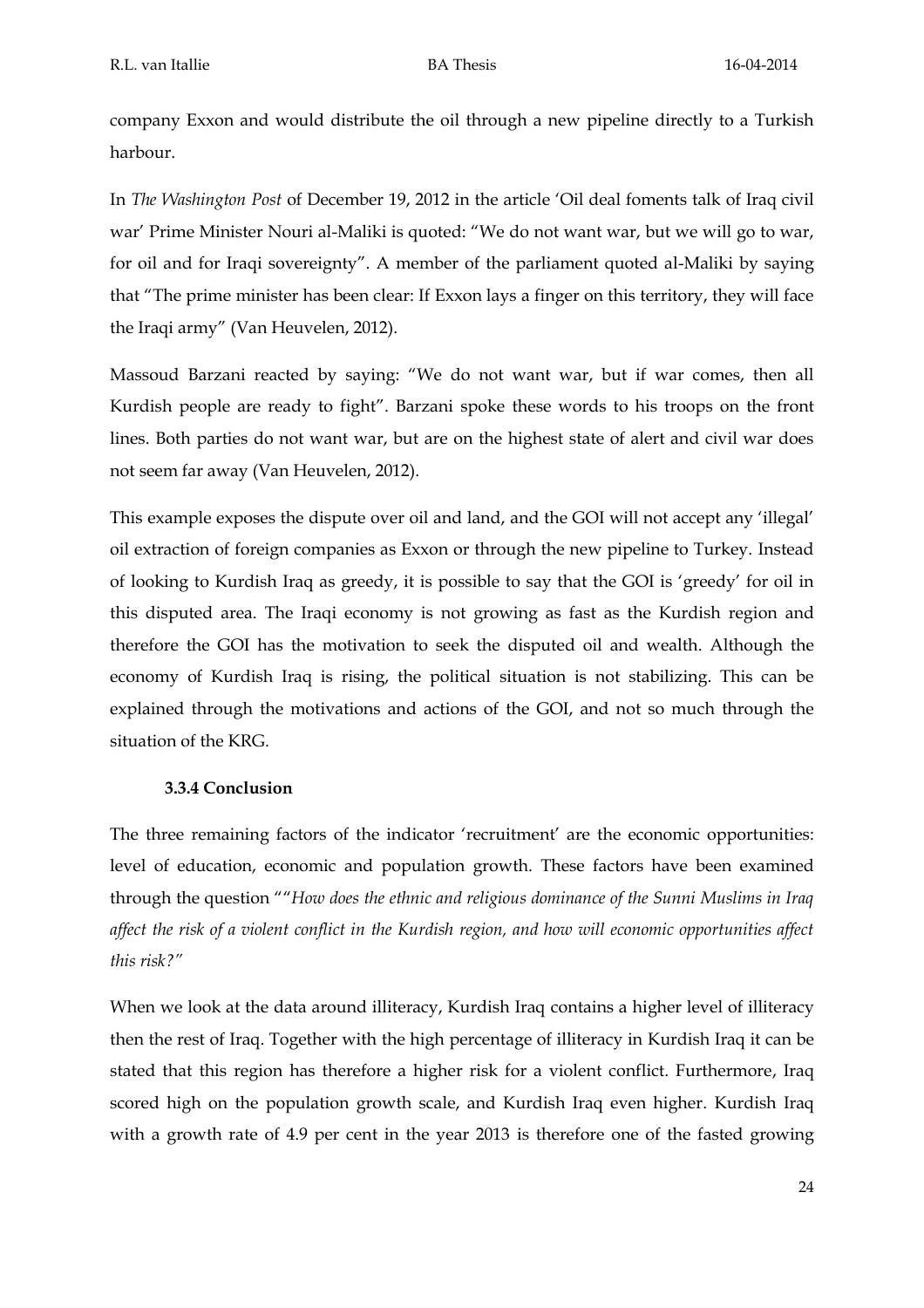populations on earth. This can conclude that this region is more prone to secession and political instability.

The last economic opportunity that could raise the risk for a violent conflict was the economic decline. "Unfortunately" in the last decade the economy of Kurdish Iraq grew enormously, also when comparing it to the Iraqi economy. On the one hand, it could be seen as an argument that does not confirms the greed theory, because a rising economy should give rebellions less reasons to loot.

But on the other hand, it can be said that the extreme rise of the Kurdish economy led to jealousy within the GOI, because they found (in comparison with the KRG) a stagnating economy. The GOI became greedy because the KRG' economy depends on the disputed oil, or as they state 'Iraqi's oil'. This last indicator is in line with the greed theory, but should be seen through the eyes of the Iraqi government. The GOI is afraid of losing a lot of oil revenues and therefore have activated their federal army.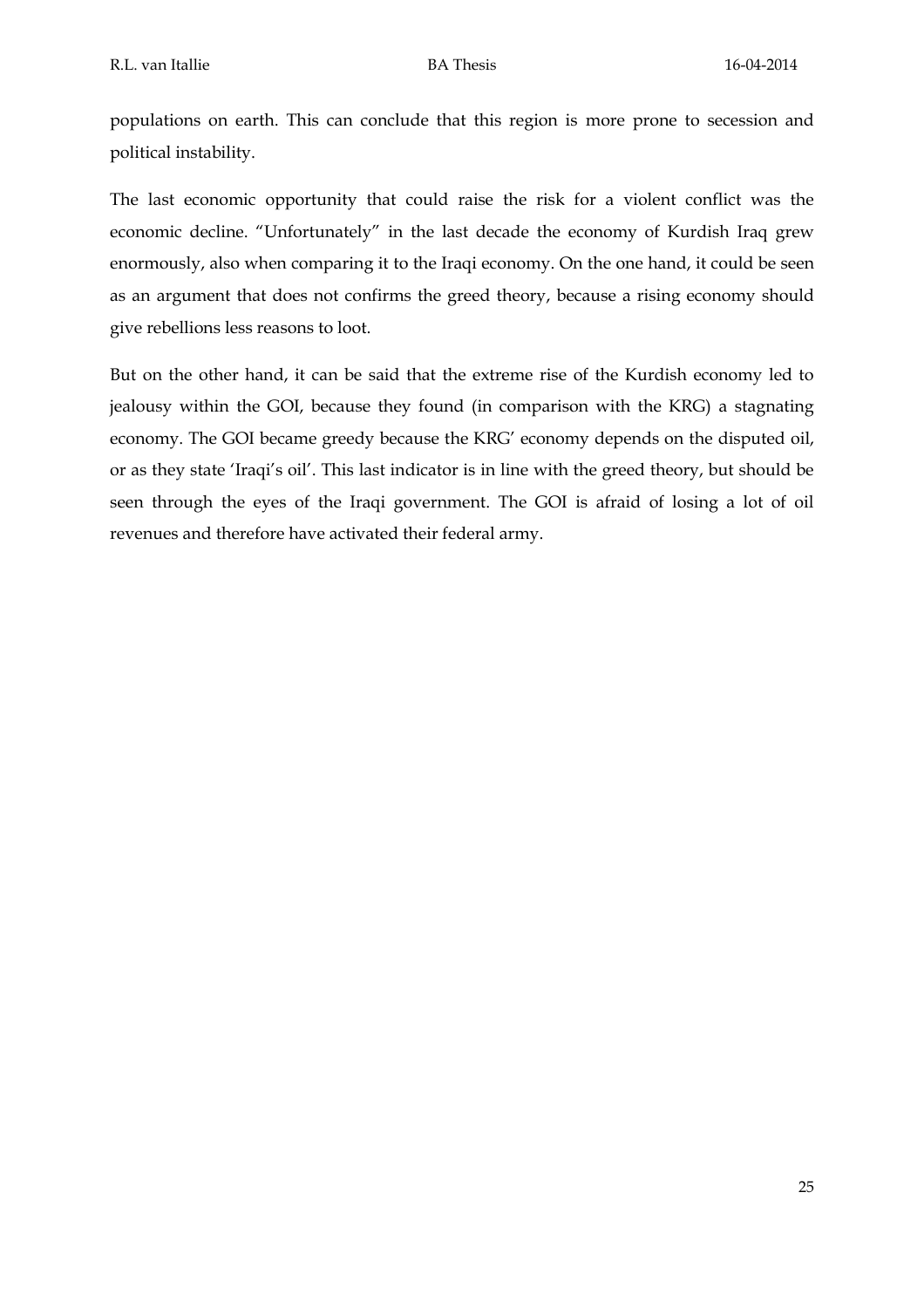## **4. Diaspora and export of primary commodities**

# **4.1 Diaspora**

The Kurds are one of the largest groups without a nation and have therefore one of the biggest Diaspora in the world. Figure 2 shows that the Kurds are divided among four different countries, but they do not live far from each other. Compared to other minorities in those countries, the Kurds are very well structured with political organizations in each country. A wide and strong tied Diaspora of 2 million Kurds living outside the Kurdish region of the Middle East are a significant risk for civil war (O'Leary 2002:17, Collier 2007:210).

Collier states that: "if a country that has recently ended a conflict and has a large Diaspora, its risk that the conflict will resume is sharply increased" (Collier 2007:210). This Diaspora often has a romanticized attachment, whose members are much richer than the people in their country of origin so they can finance a war and the Diaspora will not suffer the consequences of a brutal civil war (Collier 2007:210). This makes a Diaspora a very dangerous factor for the risk of violence, especially in Iraq with the big Diaspora and the strong desire to unite all Kurdish regions with the establishment of Kurdistan. This Kurdistan will include all Kurds that are now dispersed over Turkey, Iran, Syria and Iraq.

## **4.1.1 Conclusion**

The Diaspora, together with the export of primary commodities are the two factors which construct the indicator 'financing'. This indicator can lead to political instability or even civil war and is questioned as "*How can it be explained that through the export of primary commodities and a large Diaspora the political stability of Kurdish Iraq decreases?*

The wish of the Kurds to establish a Kurdish nation, in combination with Iraq as weak state since the U.S.-led invasion of 2003, means that the Diaspora is one of the factors that can make Iraq very prone to a violent conflict. A large Diaspora works cumulative because of the romanticized attachment and financing a civil war becomes easier. In the literature the factor of a large Diaspora regarding the risk for violence conflict is placed as an indicator of the greed theory. The large and organized Diaspora of the Kurds are therefore seen as factors to destabilize the political situation and slowdown a peace process.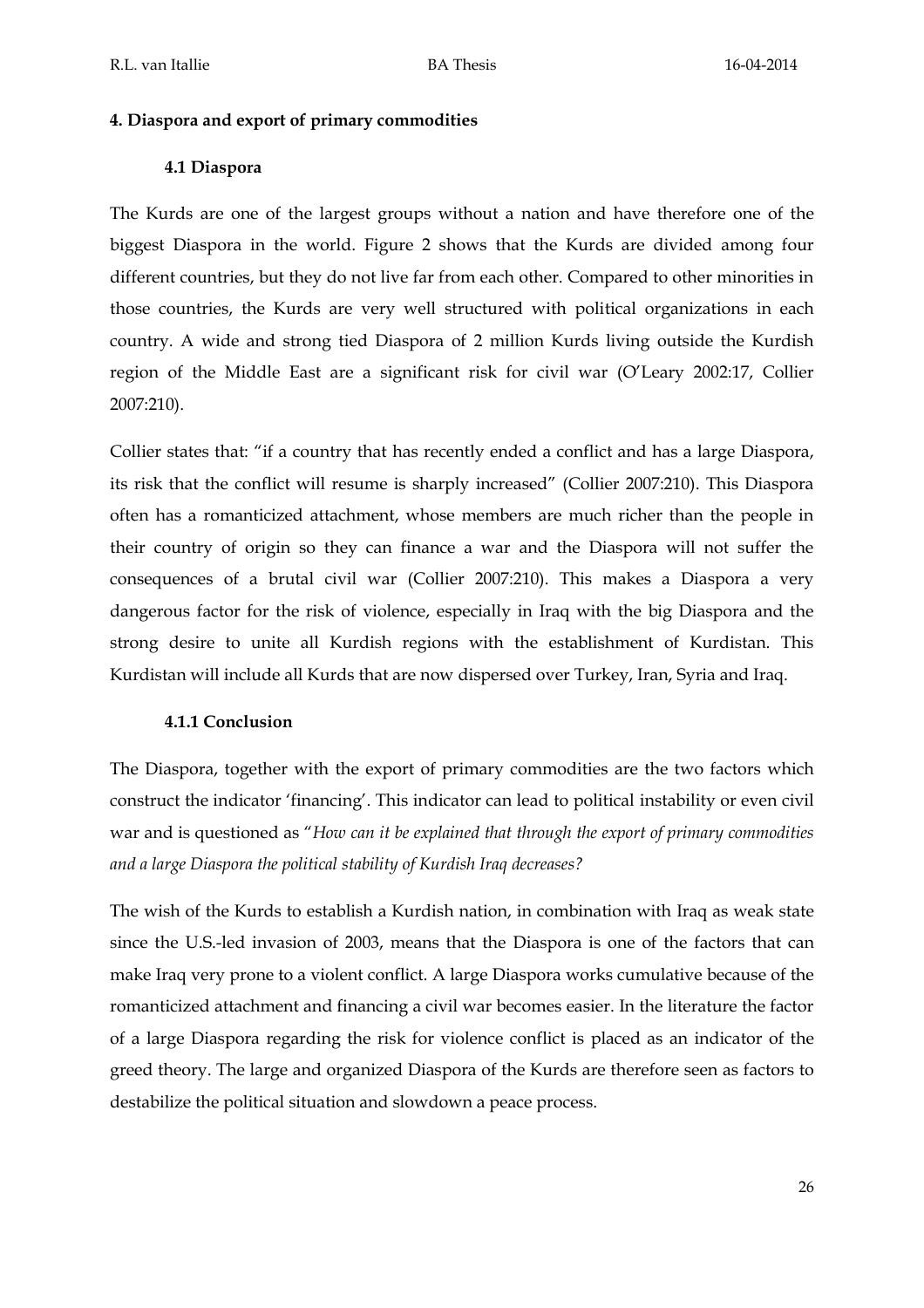#### **4.2 Export primary commodities**

In the theory of greed it is stated that a high dependence on the export of primary commodities in combination with a low GDP increases the risk of (violent) conflict significantly. The research will outline the academic debate about export commodities were some nuances are needed from Collier's arguments, and the connection will be made to the Iraqi Kurdish case.

## **4.2.1 Academic debate**

Primary commodities such as gas and oil are the most lootable of all economic activities. A highly dependent economy of these commodities offers plenty of opportunities for predatory rebellion. Like



 $e$ ia

Figure 8. Division of Iraqi's oil exports, 2012. Copyright by U.S. Energy Information Administration, 2013.

governments, it is easy to highly tax these activities, but when rebels do it, it is called predation (Collier 2007:205). The reason that primary commodities are easy to loot and to tax, is because they are long-lasting and immobile. It is difficult for the state to displace an oil well or pipeline and rebels will continue the welling of the oil because of the profits and the possibility of taxation (Collier 2007:205).

Collier and Hoeffler state that primary exports are indeed highly significant and the risk of conflict peaks when they form around 33 per cent of the GDP. This relationship between the risk of violence and the percentage of dependence on primary exports commodities are not linear, so a higher percentage in the GDP depending on these commodities does not result in a higher risk of violent conflict (Collier&Hoeffler 2004:574). Furthermore Collier and Hoeffler state that oil exports have the most distinct effect on the risk of conflict compared to other commodities such as: food, non-food agriculture or other raw materials (Collier&Hoeffler 2004:580).

In his quantitative research 'What Do We Know About Natural Resources and Civil War?' Micheal Ross, assistant Professor of the Department of Political Science at University of California, describes the relationship between resources and civil war, and through an overview the academic debate becomes more clear (Ross 2004:339). In his conclusion Ross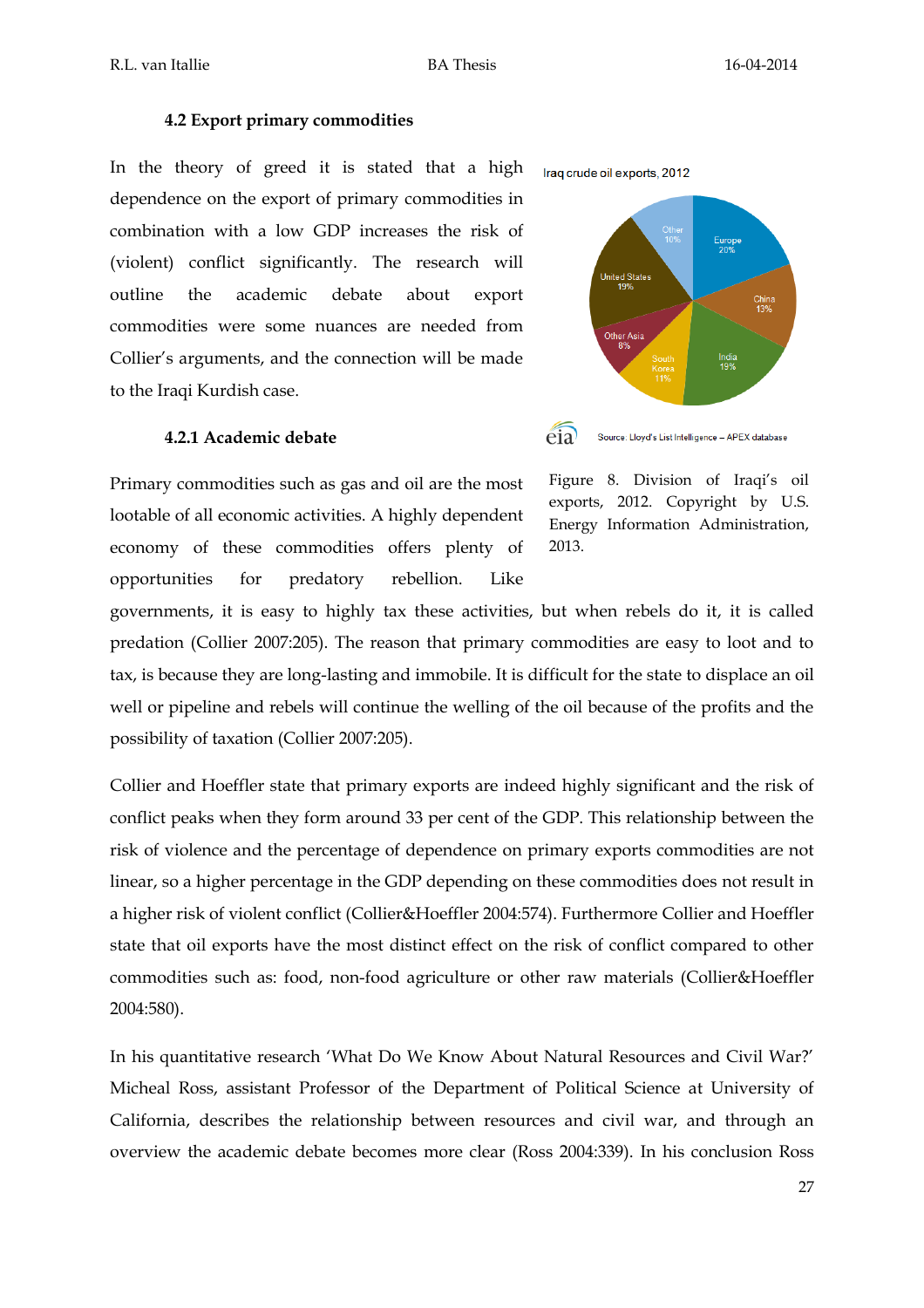suggests that there are four regularities in this academic debate so far. The most relevant for this research are; "Oil dependence appears to be linked to the initiation of conflict"; "There is some evidence that oil dependence is more strongly associated with separatist conflicts than other types of conflicts"; and "the claim that primary commodities are associated with the onset of civil war does not appear to be robust". These findings concluded that strong oil dependence, with a low GDP can be associated with the change of a violent conflict or civil war, but are not considerable (Ross 2004:352).

## **4.2.2 Iraqi case**

Christopher M. Blanchard, analyst in Middle Eastern Affairs, states that the production and exploration of Iraqi oil began in the 1920s because of a big concession granted to a variety of international oil companies known as the Turkish Petroleum Company, which later became known as the Iraq Petroleum Company. In 1975 the nationalization of Iraq's oil resources and the production was completed, and until 2003 the oil industry was fully state operated. Since the 1980s until the U.S.-led invasion of 2003 the oil industry suffered a lot from interand intrastate war, international sanctions, mismanagement and a shorting of technology investments (Blanchard 2009:1).

In the case of Iraq 90 per cent of the government revenues is dominated by the oil sector, and the percentage of export commodities of crude oil lies around 84 per cent in the year 2012. The biggest export partners are Europe, the U.S., India, China, and South Korea, see Figure 8 (U.S. Energy Information Administration, 2013). The crude oil as primary commodity is already responsible for more than 80 per cent of the Kurdish Iraqi export (Investment Factsheet Kurdistan Region – Iraq, 2013).

According to the *Oil and Gas Journal* Iraq had estimated 115 billion barrels in 2011 and in 2013 more than 140 billion barrels (Oil and Gas Journal, 2013). But the reserves are not equally divided across the sectarian-demographic lines. The south, with mainly Shiite, and the north of Iraq, the so-called Kurdish region, has a high volume of the oil reserves, in contrast with the middle of Iraq. 17 per cent of Iraqi's oil reserves lay in the north of Iraq and the KRG produces around the 400.000 barrels per day. Iraq produces around the 3 million barrels per day in 2012, so the KRG is responsible for more than 13 per cent of the total crude oil production, see Figure 9 (U.S. Energy Information Administration, 2013).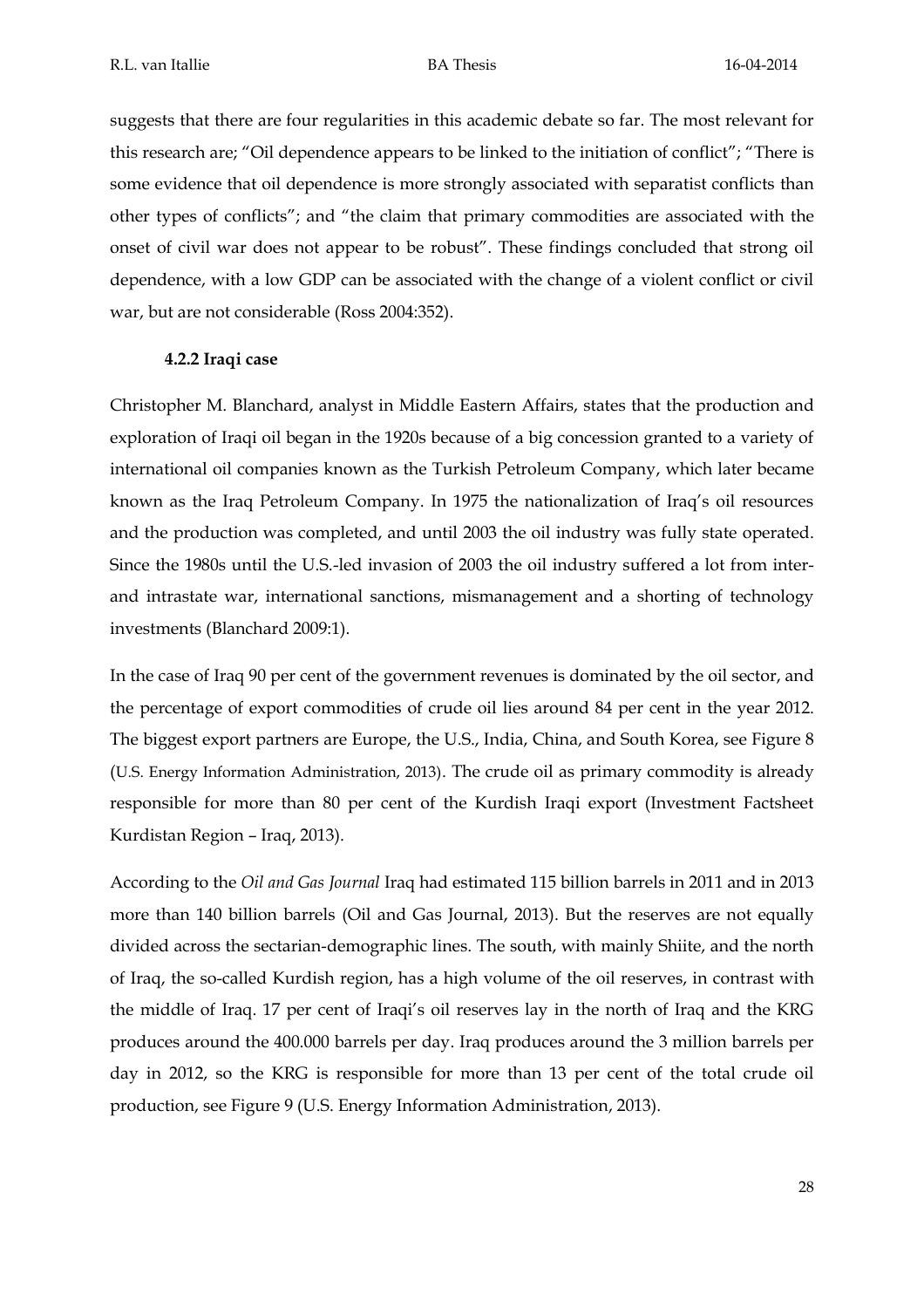The oil export of the KRG is as described above still an unresolved issue. The KRG exported between the 15.000 and 20.000 barrels per day of crude oil by truck directly to Turkey and soon the pipeline directly to Turkey will be finished. This KICE pipeline will bypass the national export pipeline system and connects the Kurdish region in north Iraq with the border of Turkey. KRG's plan is that the KICE pipelines will double the export of crude oil to 820.000 barrels per day. KRG Prime Minister Mr. Barzani has ambitious plans



Figure 9. Iraqi's production and consumption, 1990-2012. Copyright by U.S. Energy Information Administration, 2013.

and wants to rise to 1 million barrels per day in 2015 and to 2 million barrels per day by 2019 (U.S. Energy Information Administration, 2013).

#### **4.2.3 Conclusion**

The research of the indicator financing included the factor 'export of primary commodities' that was examined through the following question "*How can it be explained that through the export of primary commodities and a large Diaspora the political stability of Kurdish Iraq decreases?*  Considering the Iraqi case, we see that both Iraq and Kurdish Iraq are highly dependent on its export of primary commodities. With over 90 per cent of the government revenues through the oil sector, the whole of Iraq can be seen as an economy that is vulnerable for looting by rebel groups, because there are plenty of opportunities for predatory rebellion. In this case we can speak of the GOI and the KRG as parties that see and seek opportunities and loot each other. The exploration and transportation of oil from the disputed Kurdish region gives economic prosperity, but also creates political instability regarding the GOI.

The indicator 'export primary commodities' in Iraq and Kurdish Iraq are not applicable because instead of 33 per cent of the GDP, the crude oil exports are responsible for more than 80 per cent. Collier states that the risk of a violent conflict therefore decreases. Collier and Hoeffler explain this non-linear curve like this:

"We interpret this as being due to the taxable base of the economy constituting an attraction for rebels wishing to capture the state. However, at a high level, natural resources start to reduce the risk of war. We interpret this as being due to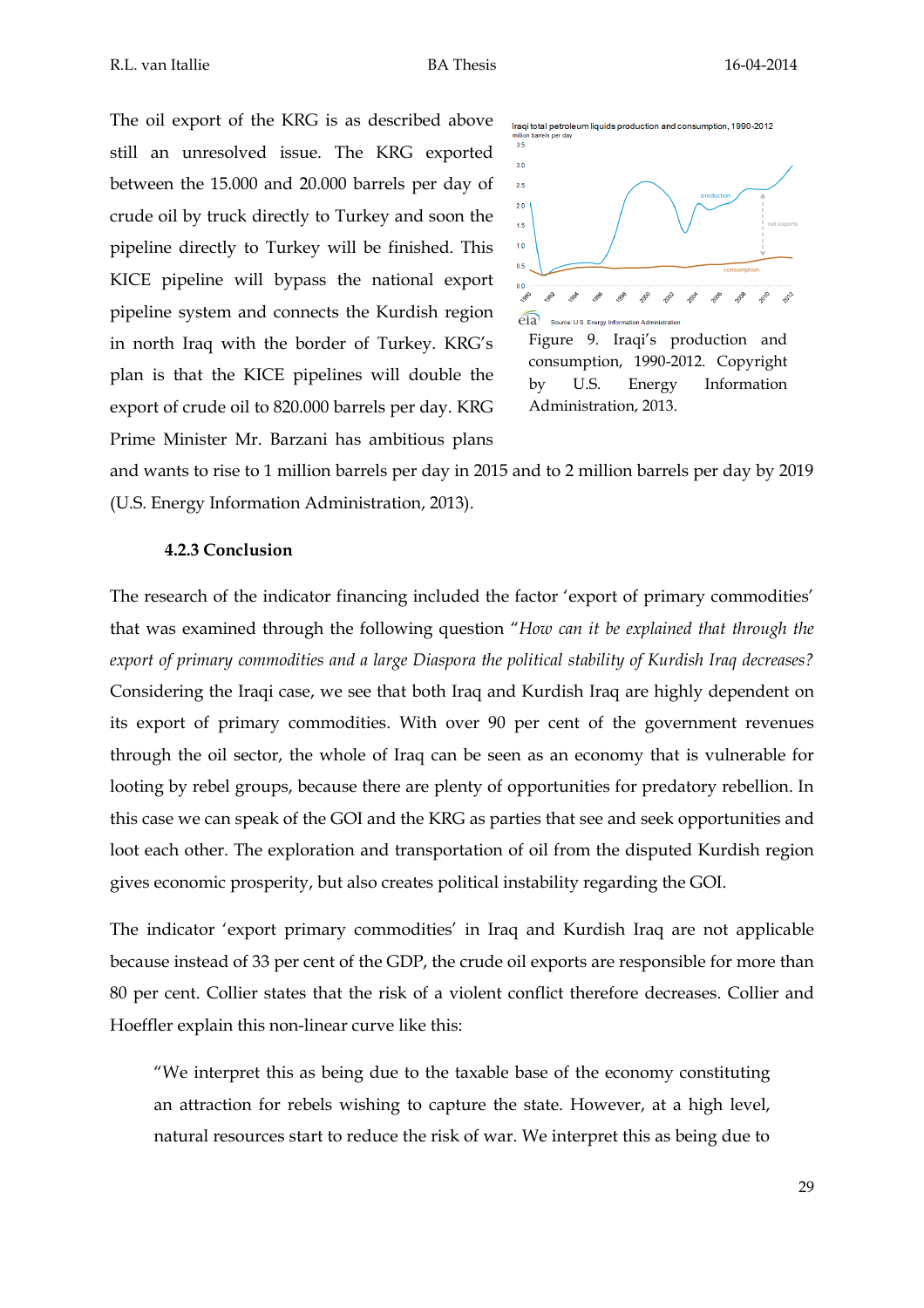the enhanced financial capacity of the government, and hence its ability to defend itself through military expenditure, gradually coming to dominate." (Collier&Hoeffler 1998:571)

According to Collier this indicator is not present in (Kurdish) Iraq, because Iraq and Kurdish Iraq are more than 80 per cent dependent of oil revenues. But the distribution of oil, oil revenues and wealth are disputed more than ever. Without an agreement of the revenue distribution and with the continuous extraction of disputed crude oil, through the KICE pipeline, this could lead to a very hostile situation and even civil war.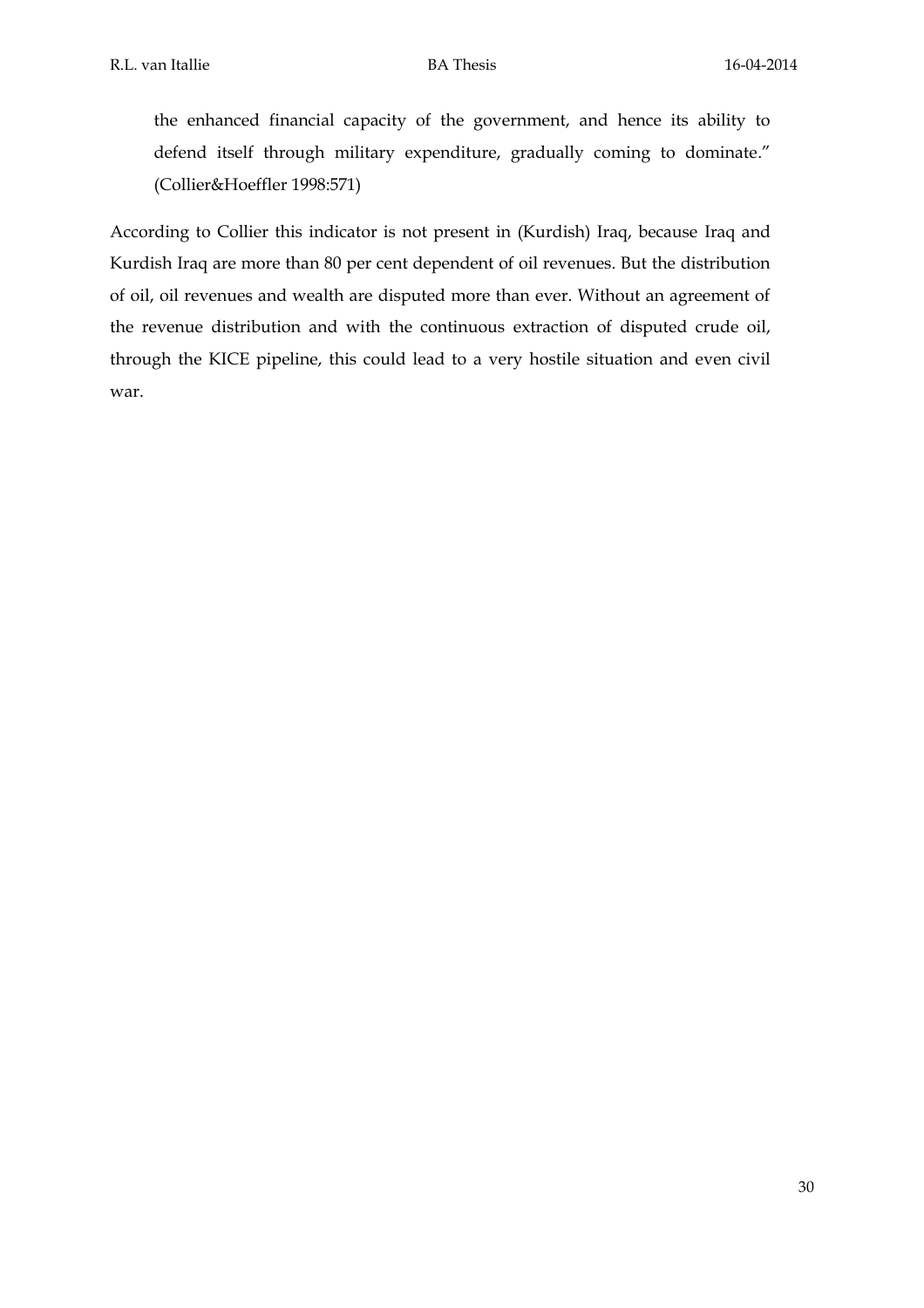# **5. Conclusion**

# **5.1 Problem**

The new KICE pipeline, from Kurdish Iraq directly to Turkey, without an agreement with the GOI about the distribution of the oil revenues could lead to a destabilizing process in the country and the Middle East. Despite of the growing economy the political stability decreases through this mutual dispute over oil revenues. The main question followed as "How can it be explained that the stability of regional politics decreases, in spite of increased economic wealth in Kurdish Iraq, as a result of increasing oil revenues from Turkey and the U.S?"

Disputes about natural resources were, are and will become economic and political problems. This thesis tried to qualify the debate between greed and grievance, and focused on the arguments of the greed theory and applied them to the Kurdish Iraqi case. Greed is disaggregated into history of violence, financing, recruitment and geographical components.

# **5.2 Findings**

The stability of regional politics decreases and can be explained by multiple factors. Through answering the three sub-questions I came to a more comprehensive understanding of the problem. The answer of sub-question number one, "How do the history of violence and the geographical concentrated population make the Kurdish region more prone to violence?", concludes that with the presence of an ongoing (or recent), inter- and intrastate wars, the risk for civil war in the near future is highly likely. Additionally, it can be stated that Iraq with the mountainous Kurdish region and the highly geographically dispersed inhabitants are very prone to political instability.

The answer of sub-question number two, "How does the ethnic and religious dominance of the Sunni Muslims in Iraq affect the risk of a violent conflict in the Kurdish region, and how will economic opportunities affect this risk?", concludes that the ethnic and religious composition in (Kurdish) Iraq score 'positive' for the possibility for political instability or civil war. Iraq, examined on ethnicity, religions and linguistics, has a low fragmented society. Together with the composition of majority Sunni Muslims and a minority Kurds it is an easy 'target' for exploration and political instability.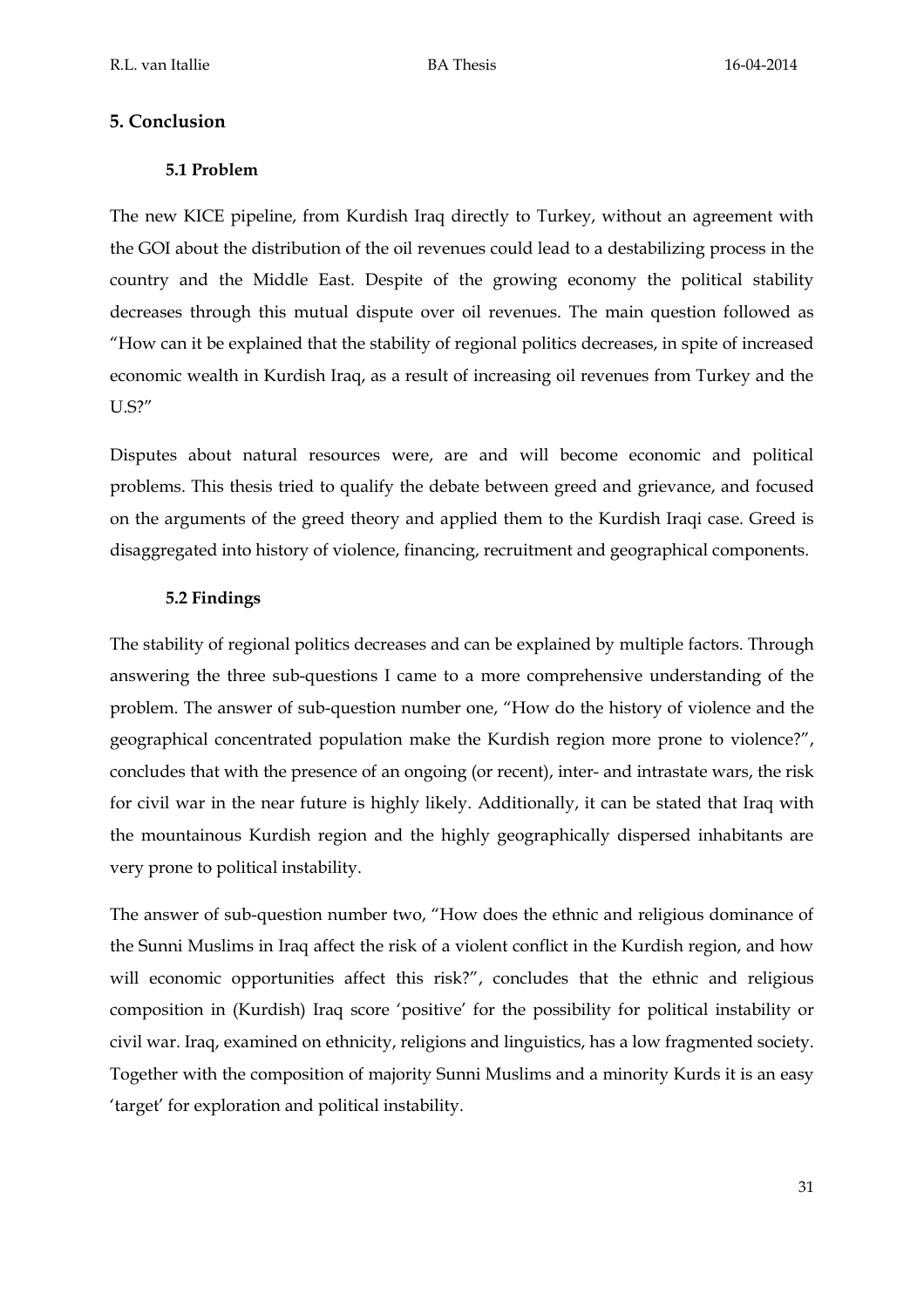Furthermore the economic opportunities were examined through sub-question number two. These opportunities (a low level of education, economic decline and a population growth) all scored positive in the case of (Kurdish) Iraq. Kurdish Iraq scored higher than Iraq on two of three economic opportunities (low level of education and population growth) and are therefore factors that give rise to the possibility of civil war.

The last economic opportunity, economic decline, is not applicable for Kurdish Iraq. When both economies (Iraq and Kurdish Iraq) are being compared, it shows that, although they are in the same country, there is a big difference between these two regions. Iraq is not (yet) benefitting from the wealth and natural resources that Kurdish Iraq possesses, and the GOI has deployed its army to seek more control on the disputed land and oil. This is seen as an action out of greed and therefore could destabilize the region.

The answer to the last sub-question, "How can it be explained that through the export of primary commodities and a large Diaspora the political stability of Kurdish Iraq decreases?" is two folded. Firstly, the exploration and transportation of the oil from the disputed Kurdish region gives economic prosperity, but also creates great political instability regarding the GOI. Secondly, the large Kurdish Diaspora has the opportunity to finance the Kurds in Iraq and therefore fuel the political instability between the Kurds and the GOI.

The Kurdish Iraq case clearly scored positive on all four opportunity components (financing, recruitment of manpower, geographical and history of violence) that are given by the rational choice or greed theory. All these indicators combined give a good insight that (Kurdish) Iraq is very prone to political instability and civil war.

# **5.3 Assessments**

The greed theory described by Collier has been applied to the Kurdish Iraqi case and explains the growing political instability despite the growing economy. All of the opportunity components as financing, recruitment of manpower, geographical and history of violence have been evaluated and tested positive.

The GOI rule a weak state, with a smaller economic growth than the KRG and is because of the KICE pipeline afraid of losing the control of the disputed oil around Kirkuk. These factors explain the higher state of alert of the federal army to the borders of the disputed area around Kirkuk.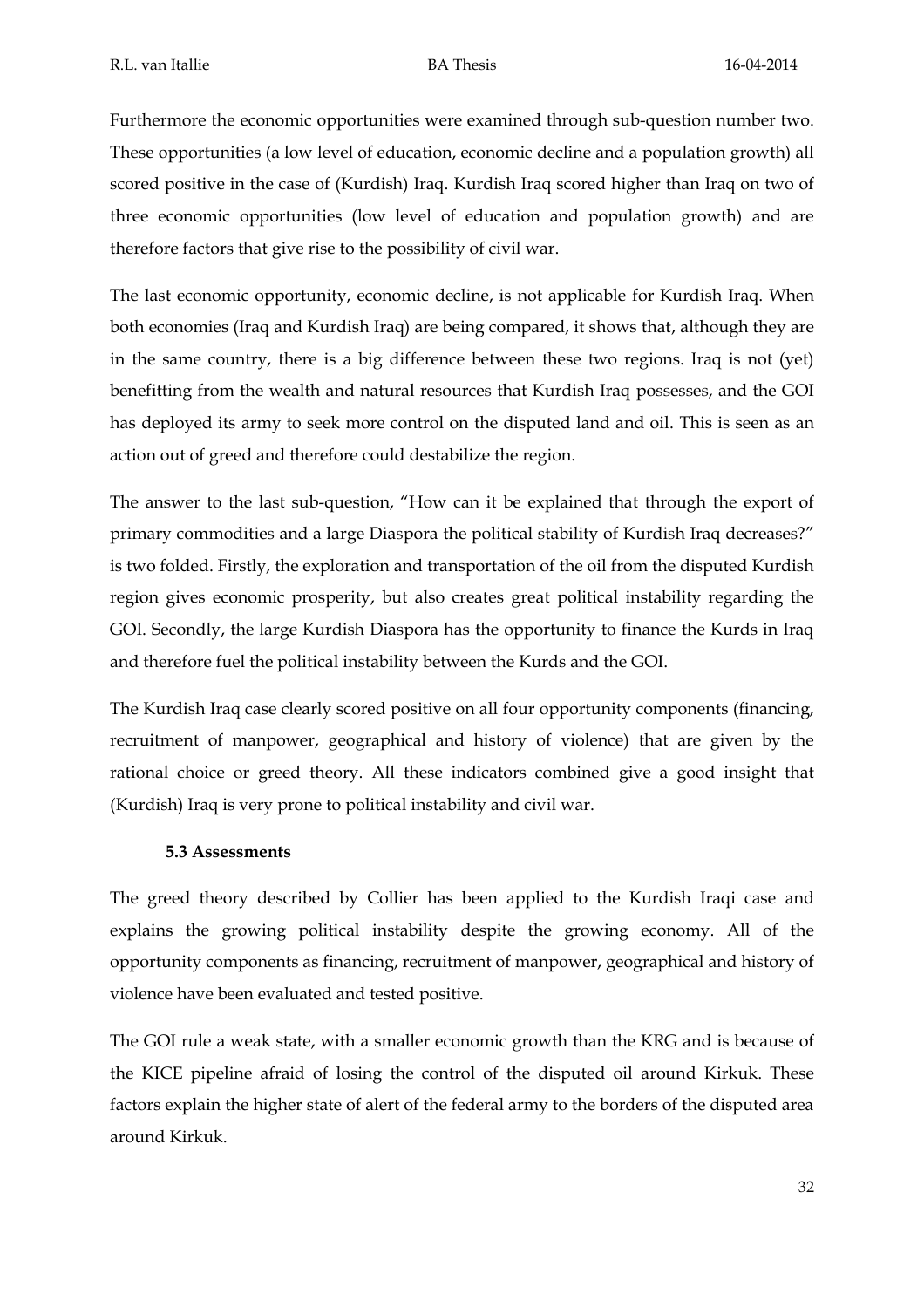The KRG, with their mountainous area, large Diaspora, faster population growth and bigger illiteracy have all the opportunities which explain that a violent conflict sooner or later will erupt. Together with the long history of violence and low fragmented factors the reaction of the KRG to send their troops is a logical reaction.

This dispute around oil will not be solved as long oil will be extracted through the KICE pipeline by the KRG with no agreement on the unresolved debt of the GOI towards the KRG. Although the KRG and the GOI do not want war the political tension rises. Both parties are ready to fight and willing to stand their ground. Although there is an economic growth, all the factors above explain the decrease in stability of regional politics and sooner or later will result in another conflict.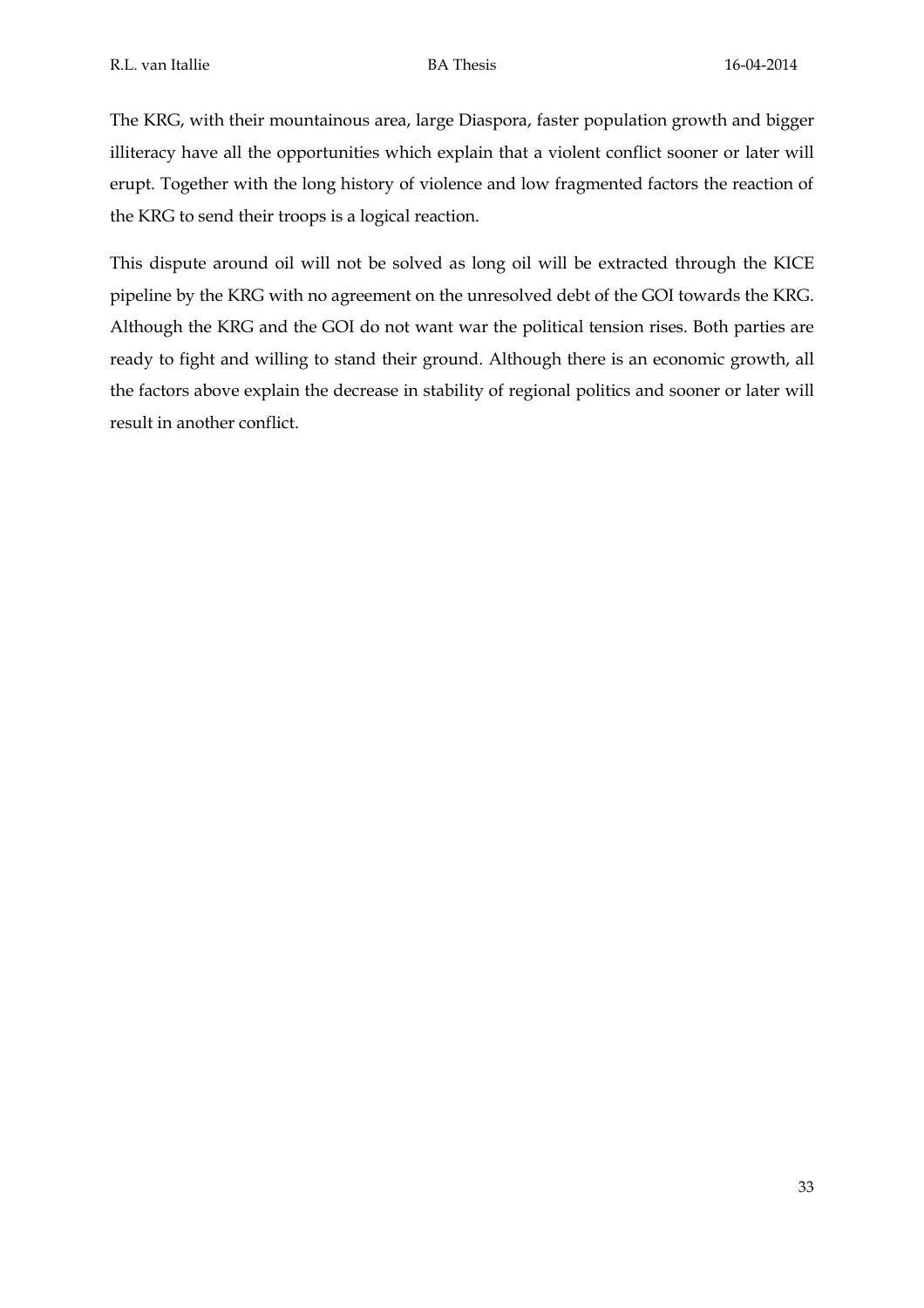## **6. References**

## **6.1 Articles**

Alesina, Alberto and Eliana La Ferrara (2004). *Ethnic Diversity and Economic Performance. National Bureau of Economic Research* (NBER) Working Paper Series, No. 10313:1-44.

Alesina, Alberto, Suze Ozler and Nouriel Roubini (1996). 'Political Instability and Economic Growth'. *Journal of Economic Growth*, Vol. 1:189-211.

Blanchard, Christopher M. (2009). 'Iraq: Oil and Gas Legislation, Revenue Sharing, and U.S. Policy'. Congressional Research Service No. 7-5700, November 3, 2009.

Collier, Paul and Anke Hoeffler (1998). On Economic causes of civil war. *Oxford Economic Papers*, Vol. 50:563-573.

Collier, Paul and Anke Hoeffler (2004). 'Greed and Grievance in Civil War'. *Oxford Economic Papers*, Vol. 56 (4):563-595.

Collier, Paul (2005). 'Iraq: A Perspective from the Economic Analyses of Civil War'. *Department of Economics*, Oxford University:1-9.

Collier, Paul (2007). 'Economic Causes of Civil Conflict and Their Implications for Policy', in Chester A. Crocker, Fen Osler Hampson, and Pamela All (eds) *Leashing the Dogs of War; Conflict Management in a Divided World*:197-218. Washington D.C.: United States Institute of Peace.

Fearon, James D. and David D. Laitin (2003). 'Ethnicity, Insurgency, and Civil War'. *The American Political Science Review*, Vol. 97 (1):75-90.

Garcia-Montalvo, José and Marta Reynal Querol (2004). 'Ethnic Polarization, Potential Conflict, and Civil Wars'. *Instituto Valenciano de Investigaciones Economics*, University Pompue Fabra and The World bank:1-45.

Murshed, Syed Mansoob (2009). 'Revisiting the greed and grievance explanations for violent internal conflict'. *Journal of International Development*, Vol. 21 (1):87-111.

O'Leary, Carole A. (2002). 'The Kurds of Iraq: Recent History, Future Prospects'. *Middle East Review of International Affairs* (MERIA), Vol. 6 (4):17-29.

Paldam, Martin and Silvio Borner (1998). Does Economic Growth Lead to Political Stability? In *The Political Dimension of Economic Growth, Part II: Volatility, Uncertainty, Instability and Growth*. University of Aarhus, Denmark:171-190.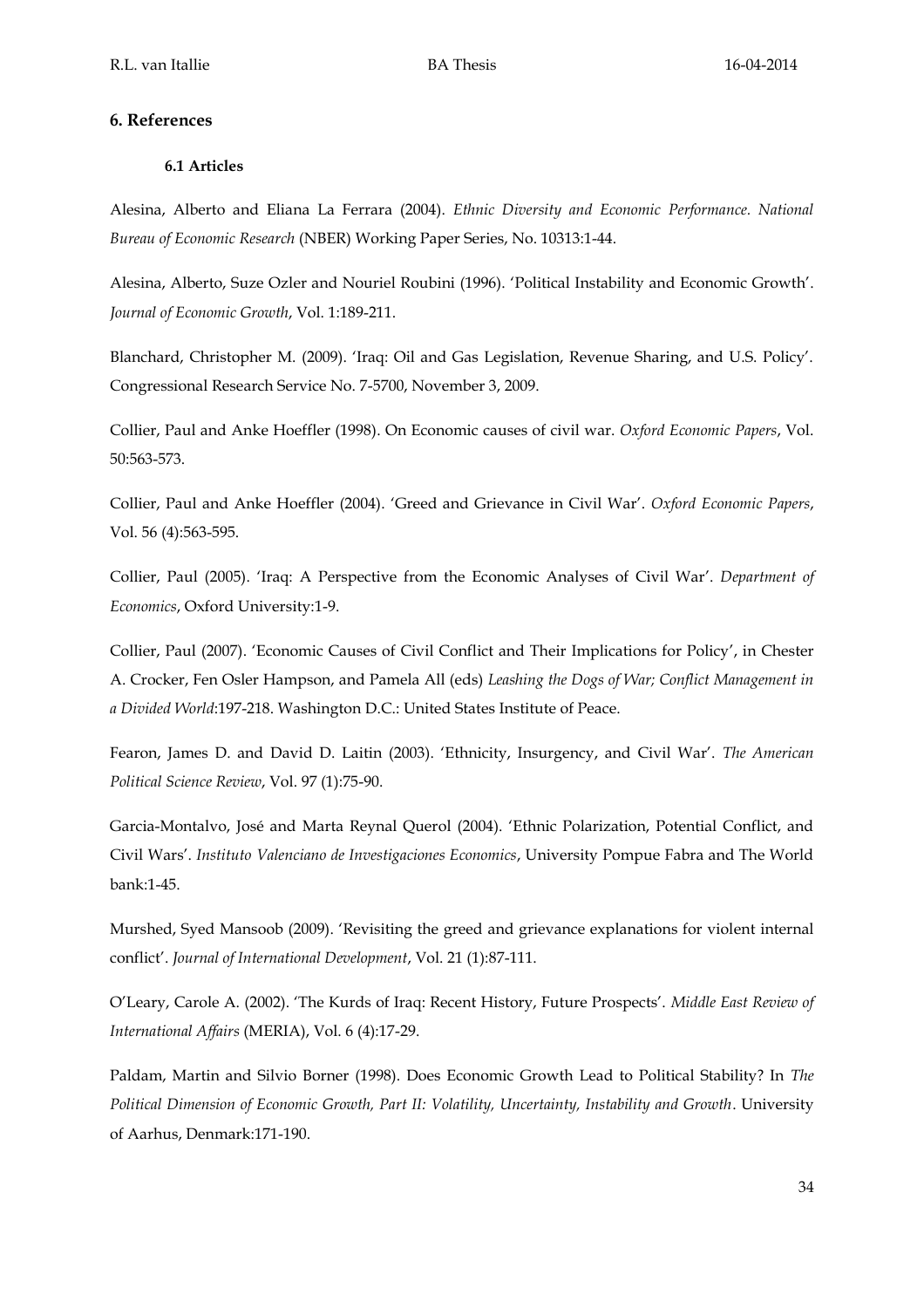Romano, David (2010). 'Iraqi Kurdistan: challenges of autonomy in the wake of US withdrawal'. *International Affairs* at The Royal Institute of International Affairs, Vol. 86 (6):1345-1359.

Ross, Micheal (2004). 'What Do We Know about Natural Resources and Civil War?' *Journal of Peace Research*, Vol 41 (3):337-356.

Stewart, Frances (2002). 'Root causes of violent conflict developing countries'. *British Medical Journal* (BMJ), Vol. 324 (7333):342-345.

Stewart, Francis (2010). 'Horizontal inequalities as a cause of conflict: a review of CRISE findings'. *Centre for Research on Inequality, Human Security and Ethnicity*, Vol. 1:1-40.

Yavuz, M. Hakan (2004). 'Provincial Not Ethnic Federalism in Iraq', in The Kurds in Iraq, the annual meeting of the Middle East Studies Association in Anchorage, Alaska. *Middle East policy*, Vol. 11 (1):126-131.

#### **6.2 Books**

Cornellie, Bert and Hans Declercq (2003). *In de Schaduw van Saddam*. Het Koerdische experiment in Irak. Leuven: Bulaaq.

Gurr, Ted Robert (1970). *Why Men Rebel*. Princeton: Princeton University Press.

O'Leary, Brendan et al. (2005). *The Future of Kurdistan in Iraq*. Philadelphia, Pennsylvania: University of Pennsylvania Press.

Ramsbotham, Oliver et al. (2005). *Contemporary Conflict Resolution*. Cambridge U.K.: Polity Press.

Tripp, Charles (2007). *A History of Iraq*. University of London: Cambridge University Press.

Yildiz, Kerim (2007). *The Kurds in Iraq. Past, Present and Future*. London: Pluto Press.

#### **6.3 Websites**

'De slag om Kirkuk', 4 February 2013, Nieuwsuur: Vermeulen in Kirkuk, retrieved on 10 October 2013, online available at [http://bramvermeulen.com/tag/kirkuk/.](http://bramvermeulen.com/tag/kirkuk/) 

'Education and Culture', 2013, The World Bank, Website, retrieved on 12 November 2013, online available at [http://siteresources.worldbank.org/INTIRAQ/Resources/ihses\\_part2-3.pdf](http://siteresources.worldbank.org/INTIRAQ/Resources/ihses_part2-3.pdf)

'GDP per capita, PPP', 2014, The World Bank, Website, retrieved on 15 January 2014, online available a[t http://data.worldbank.org/indicator/NY.GDP.PCAP.PP.CD](http://data.worldbank.org/indicator/NY.GDP.PCAP.PP.CD)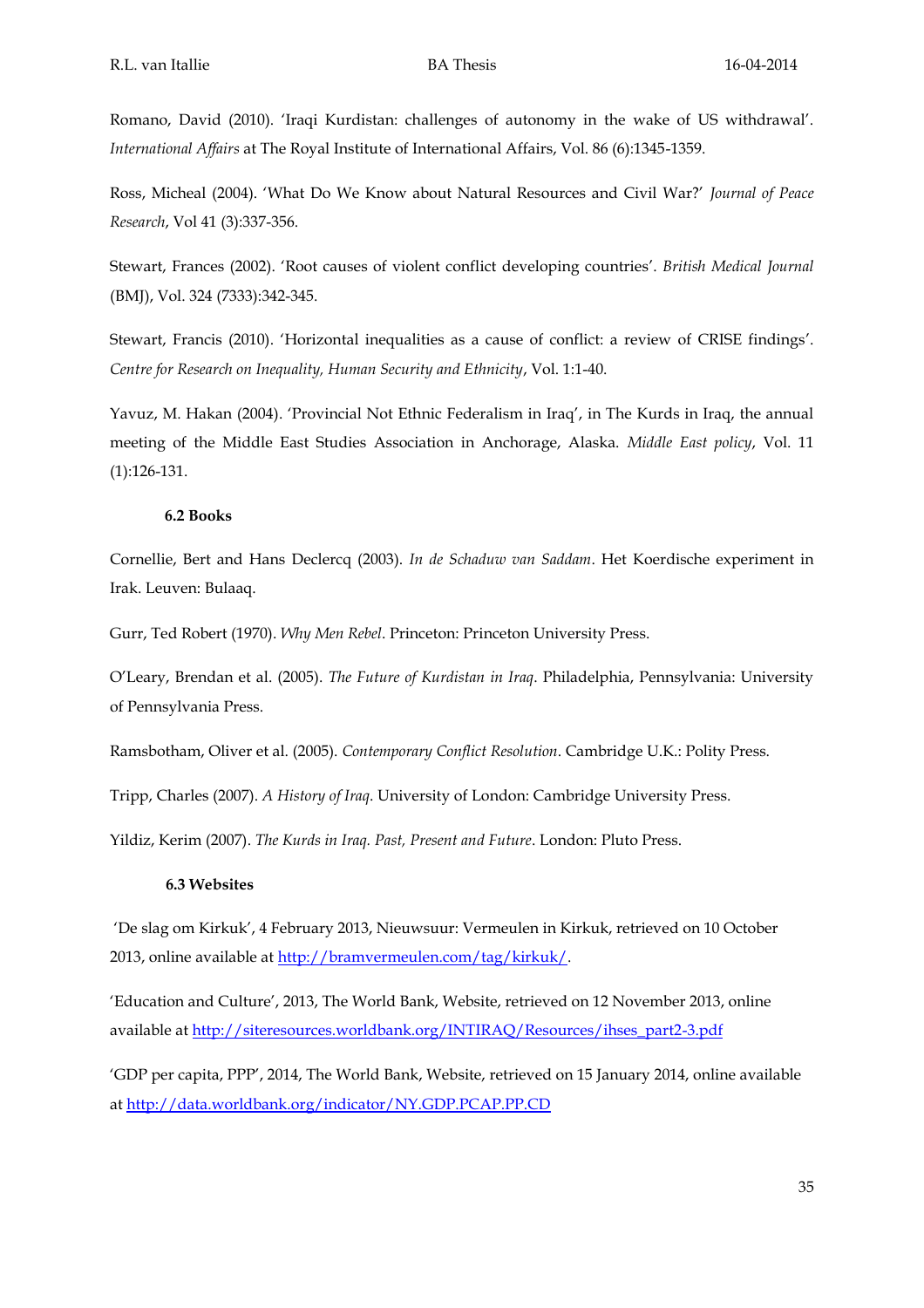'Index Mundi – Historical Data Graphs per Year – Iraq', 1 January 2011, Index Mundi, Website, retrieved on 14 January 2014, online available at<http://www.indexmundi.com/g/g.aspx?c=iz&v=67>

'Iraq Body Count', 1 February 2014, Iraq Body Count, Website, retrieved on 1 February 2014, online available at<http://www.iraqbodycount.org/>

'Iraq Household Socio-Economic Survey', January 2009, IHSES-2007, Website, retrieved on 6 January 2014, online available at

[http://web.worldbank.org/WBSITE/EXTERNAL/COUNTRIES/MENAEXT/IRAQEXTN/0,,content](http://web.worldbank.org/WBSITE/EXTERNAL/COUNTRIES/MENAEXT/IRAQEXTN/0,,contentMDK:22032522~menuPK:313111~pagePK:2865066~piPK:2865079~theSitePK:313105,00.html) [MDK:22032522~menuPK:313111~pagePK:2865066~piPK:2865079~theSitePK:313105,00.html](http://web.worldbank.org/WBSITE/EXTERNAL/COUNTRIES/MENAEXT/IRAQEXTN/0,,contentMDK:22032522~menuPK:313111~pagePK:2865066~piPK:2865079~theSitePK:313105,00.html)

'Iraq Maps – Demographic', 9 July 2011, GlobalSecurity.org, Website, retrieved on 12 December 2013, online available at<http://www.globalsecurity.org/military/world/iraq/maps-demo.htm>

'Kurdish Oil "Pipeline to Independence" almost finished', 30 August 2013, Live Leak, Website, retrieved on 15 January 2014, online available at [http://www.liveleak.com/view?i=67d\\_1377844076&comments=1](http://www.liveleak.com/view?i=67d_1377844076&comments=1)

'Largest cities in the world ranked by population density', 6 January 2007, City Mayors Statistics, Website, retrieved on 24 November 2013, online available at <http://www.citymayors.com/statistics/largest-cities-density-125.html>

'National Strategic Framework for Literacy in Iraq, 2011-2015', 1 June 2011, Website, retrieved on 15 January 2014, online available at <http://www.unesco.org/new/fileadmin/MULTIMEDIA/HQ/ED/pdf/Iraq.pdf>

'NationMaster.com – Middle East – Iraq', 19 December 2013, Nation Master, Website, retrieved on 23 January 2014, online available at<http://www.nationmaster.com/country/iz-iraq>

'Peace, harmony and oil. Despite assertions to the contrary, Iraq's Kurds are inching towards outright independence', 20 April 2013, *The Economist*, Website, retrieved on 3 October 2013, online available at [http://www.economist.com/news/middle-east-and-africa/21576394-despite-assertions-contrary](http://www.economist.com/news/middle-east-and-africa/21576394-despite-assertions-contrary-iraqs-kurds-are-inching-towards-outright/)[iraqs-kurds-are-inching-towards-outright\](http://www.economist.com/news/middle-east-and-africa/21576394-despite-assertions-contrary-iraqs-kurds-are-inching-towards-outright/)

'The Review – Kurdistan, region of Iraq', March 2013, Investing Group, Website, retrieved on 15 January 2014, online available at [http://investingroup.org/files/the\\_review](http://investingroup.org/files/the_review-kurdistan_region_of_iraq-march_2013.pdf)[kurdistan\\_region\\_of\\_iraq-march\\_2013.pdf](http://investingroup.org/files/the_review-kurdistan_region_of_iraq-march_2013.pdf)

'The World Factbook – Iraq', 28 January 2014, CIA, Website, retrieved on 23 November 2013, online available at<https://www.cia.gov/library/publications/the-world-factbook/geos/iz.html>